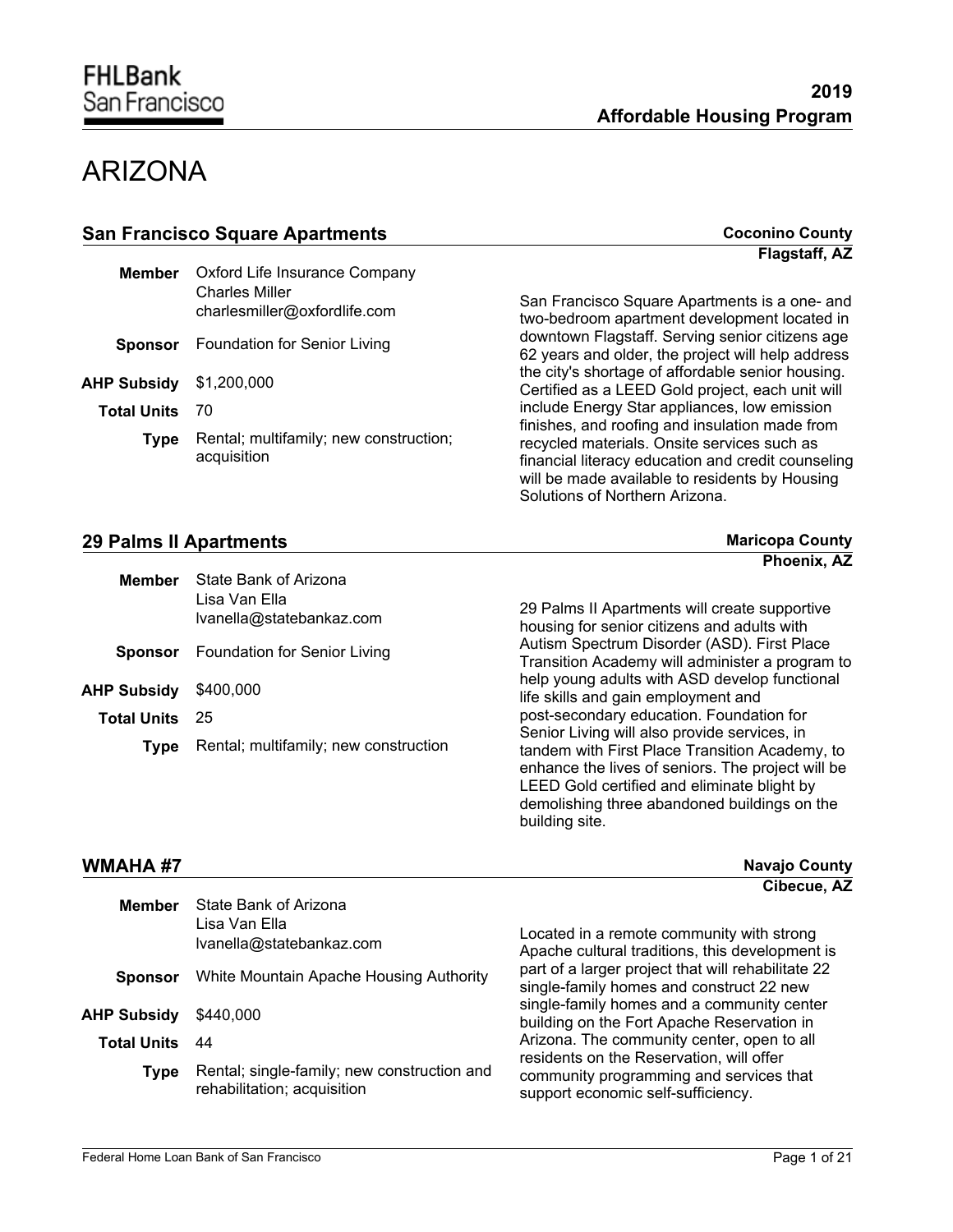management and service providers.

# **CALIFORNIA**

| <b>BRIDGE Berkeley Way Affordable</b> |                                       | <b>Alameda County</b>                                                                                                                                                                                                               |
|---------------------------------------|---------------------------------------|-------------------------------------------------------------------------------------------------------------------------------------------------------------------------------------------------------------------------------------|
|                                       |                                       | Berkeley, CA                                                                                                                                                                                                                        |
| <b>Member</b>                         | <b>Silicon Valley Bank</b>            |                                                                                                                                                                                                                                     |
|                                       | Katie Fisher<br>kfisher@svb.com       | BRIDGE Berkeley Way Affordable is part of the<br>larger Berkeley Way Hope Center development,                                                                                                                                       |
| <b>Sponsor</b>                        | <b>BRIDGE Housing Corporation</b>     | which will offer affordable housing, permanent<br>supportive housing, and temporary shelter within                                                                                                                                  |
| <b>AHP Subsidy</b>                    | \$880,000                             | one building envelop with three separate air<br>rights parcels. This project will create 89 new                                                                                                                                     |
| <b>Total Units</b>                    | 89                                    | units aimed at households earning between                                                                                                                                                                                           |
| <b>Type</b>                           | Rental; multifamily; new construction | 50% and 60% of AMI. The unit mix includes<br>studios, one-, and two-bedroom apartments.<br>The ground floor will have shared amenities,<br>including a community room, laundry room, and<br>bicycle parking, along with offices for |

### **Matsya Villa Alameda County**

| <b>Member</b>      | Wells Fargo National Bank West                      | Hayward, CA                                                                                                                                                                                                                          |
|--------------------|-----------------------------------------------------|--------------------------------------------------------------------------------------------------------------------------------------------------------------------------------------------------------------------------------------|
|                    | Patricia Parina<br>patricia.b.parina@wellsfargo.com | Matsya Villa is a mixed-use affordable housing<br>development in downtown Hayward that creates                                                                                                                                       |
| <b>Sponsor</b>     | EAH Inc.                                            | 57 new one-, two-, and three-bedroom units for<br>low-income families. Twelve units will be set                                                                                                                                      |
| <b>AHP Subsidy</b> | \$560,000                                           | aside for formerly homeless people who<br>struggle with a serious mental illness, and these                                                                                                                                          |
| <b>Total Units</b> | 57                                                  | residents will receive in-home and                                                                                                                                                                                                   |
| <b>Type</b>        | Rental; multifamily; new construction; mixed<br>use | community-based services to support them in<br>maintaining their housing. Designed to meet<br>LEED Gold standards, the project's<br>sustainability features include efficient energy<br>use, reduced construction waste, and low VOC |

materials.

#### **Mission Paradise 4 Alameda County**

| <b>Member</b>      | Wells Fargo National Bank West<br>Patricia Parina<br>patricia.b.parina@wellsfargo.com | Hayward, CA<br>Mission Paradise 4 offers 34-units targeted to<br>seniors 55 years of age and over, with 11 units |  |
|--------------------|---------------------------------------------------------------------------------------|------------------------------------------------------------------------------------------------------------------|--|
| <b>Sponsor</b>     | EAH Inc.                                                                              | set aside for homeless people. The project is<br>part of a hybrid development consisting of two                  |  |
| <b>AHP Subsidy</b> | \$340,000                                                                             | buildings that will share common spaces,<br>including the community room and tenant                              |  |
| <b>Total Units</b> | - 34                                                                                  | garden, and offer social services promoting                                                                      |  |
| Type               | Rental; multifamily; new construction                                                 | independent active lifestyles in a transit-rich<br>location.                                                     |  |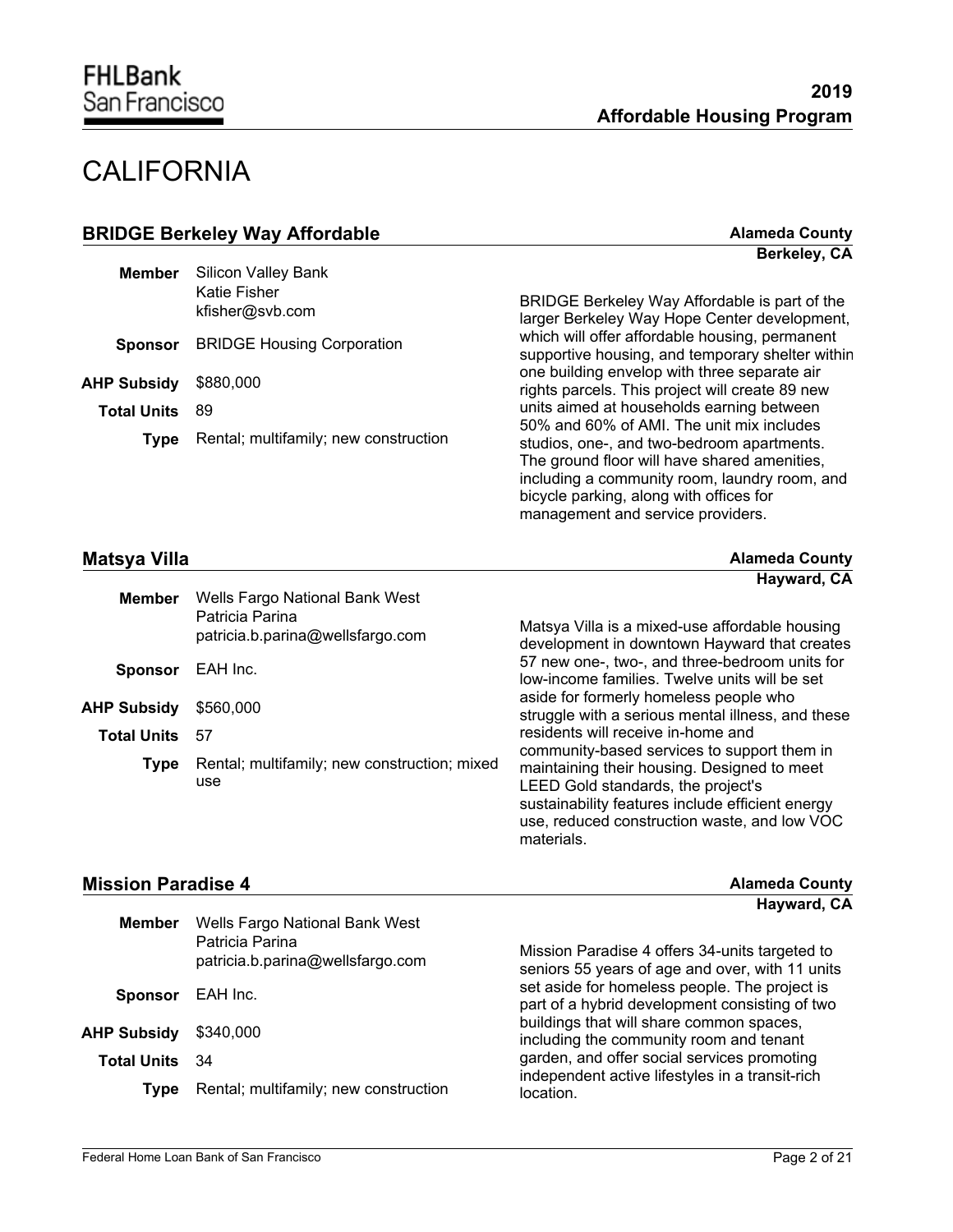### **Mission Paradise 9**

| <b>Alameda County</b> |  |
|-----------------------|--|
| Hayward, CA           |  |

| <b>Member</b>         | Wells Fargo National Bank West<br>Patricia Parina<br>patricia.b.parina@wellsfargo.com | Mission Paradise 9 offers 42 units targeted to<br>seniors 55 years of age and over. The project is |
|-----------------------|---------------------------------------------------------------------------------------|----------------------------------------------------------------------------------------------------|
| <b>Sponsor</b>        | EAH Inc.                                                                              | part of a hybrid development consisting of two<br>buildings that will share common spaces, such    |
| <b>AHP Subsidy</b>    | \$410,000                                                                             | as the community room and tenant gardens,<br>and jointly provide social services promoting         |
| <b>Total Units</b> 42 |                                                                                       | independent, active lifestyles in a transit-rich                                                   |
| Type                  | Rental; multifamily; new construction                                                 | location.                                                                                          |

### **Brooklyn Basin Parcel A1 Alameda County Alameda County**

**Oakland, CA**

**Pleasanton, CA**

|                    |                                                                                     | Vanialia, VA                                                                                                            |
|--------------------|-------------------------------------------------------------------------------------|-------------------------------------------------------------------------------------------------------------------------|
| <b>Member</b>      | <b>Century Housing Corporation</b><br>Josh Hamilton<br>jhamilton@centuryhousing.org | Brooklyn Basin Parcel A1, is part of a<br>multi-phase affordable housing development                                    |
| <b>Sponsor</b>     | MidPen Housing Corporation                                                          | located on the Oakland Estuary. Addressing the<br>area's great need for affordable family housing,                      |
| <b>AHP Subsidy</b> | \$1,290,000                                                                         | this development will offer two- and<br>three-bedroom apartments. A portion of the                                      |
| <b>Total Units</b> | 130                                                                                 | units will be reserved for formerly homeless                                                                            |
| <b>Type</b>        | Rental; multifamily; new construction                                               | households. The larger Brooklyn Basin master<br>plan development will eventually create 3,100<br>new residential units. |

### **Sunflower Hill at Irby Ranch Alameda County Alameda County**

| <b>Member</b>         | <b>Silicon Valley Bank</b><br>Fiona Hsu<br>fhsu@svb.com | Sunflower Hill at Irby Ranch is a 31-unit<br>residential community that addresses the need         |
|-----------------------|---------------------------------------------------------|----------------------------------------------------------------------------------------------------|
| <b>Sponsor</b>        | Satellite Affordable Housing Associates                 | for more affordable housing to serve for people<br>with disabilities in Pleasanton. Residents will |
| AHP Subsidy           | \$300,000                                               | receive onsite healthcare, job training, and other<br>supportive services. Amenities include a     |
| <b>Total Units</b> 31 |                                                         | community building, a 1,000+ square foot<br>multipurpose/dining room, a central multi-use          |
| <b>Type</b>           | Rental; multifamily; new construction                   | courtyard with bocce ball and sports courts, and<br>parking for residents.                         |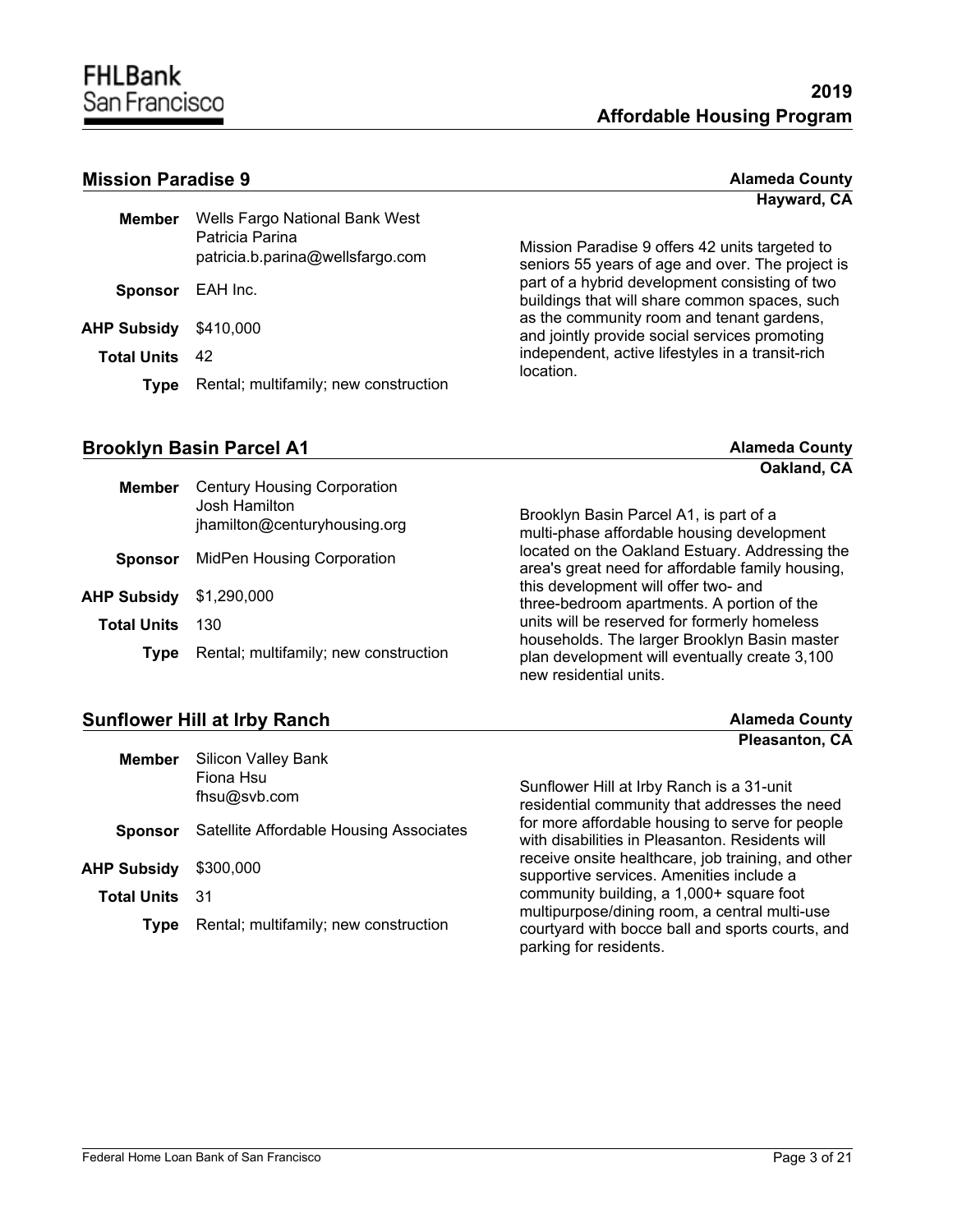## **FHLBank** San Francisco

**San Leandro, CA**

#### **Parrott Street Apartments Alameda County Alameda County**

| Member                | <b>MUFG Union Bank, NA</b><br>Regina Marinaro<br>regina.marinaro@unionbank.com |  |
|-----------------------|--------------------------------------------------------------------------------|--|
|                       | Sponsor Eden Housing, Inc.                                                     |  |
| AHP Subsidy \$570,000 |                                                                                |  |
| <b>Total Units</b>    | -62                                                                            |  |
| <b>Type</b>           | Rental; multifamily; new construction                                          |  |
|                       |                                                                                |  |

Parrott Street Apartments is a mix of studio, one-, and two-bedroom apartments located in San Leandro, California. This development will provide affordable housing for the area's lower income members of the workforce, veterans, and physically disabled and homeless individuals. Homeless households will be referred through Alameda County's Coordinated Entry System. Onsite services, including wellness, career, education, and financial literacy programming, will be made available to residents. The development is designed to meet Gold GreenPoint Rated standards.

will be located. Design features emphasize pedestrian safety and accessibility, energy

conservation, and sustainability.

| Las Palmas de Sal Gonzales Sr. Apartments |                                       | <b>Fresno County</b>                                                                                    |  |
|-------------------------------------------|---------------------------------------|---------------------------------------------------------------------------------------------------------|--|
|                                           |                                       | Fresno, CA                                                                                              |  |
| <b>Member</b>                             | Bank of the West                      |                                                                                                         |  |
|                                           | Gabriel Brown                         | The Las Palmas de Sal Gonzales Sr.                                                                      |  |
|                                           | gabriel.brown@bankofthewest.com       | Apartments project will deliver 135 one-, two-,                                                         |  |
| <b>Sponsor</b>                            | Cesar Chavez Foundation               | and three-bedroom units for very low- and                                                               |  |
|                                           |                                       | low-income families and seniors. Families will                                                          |  |
| <b>AHP Subsidy</b>                        | \$1,340,000                           | occupy 89 of the units, with 46 units targeted to<br>seniors. The development consists of two           |  |
|                                           |                                       | low-rise residential buildings with community                                                           |  |
| <b>Total Units</b>                        | 135                                   |                                                                                                         |  |
| <b>Type</b>                               | Rental; multifamily; new construction | spaces and a third one-story building where the<br>leasing office, laundry facilities, and bike storage |  |

**Kingsburg Seniors Housing <b>Figure 2018 Figure 2018 Figure 2018 Figure 2018 Figure 2018** 

**Kingsburg, CA**

| <b>Member</b>      | <b>Central Valley Community Bank</b>  |                                                                                                                                                                                 |
|--------------------|---------------------------------------|---------------------------------------------------------------------------------------------------------------------------------------------------------------------------------|
|                    | Denise Jereb<br>denise.jereb@cvcb.com | Kingsburg Seniors Housing is the new<br>construction of a senior housing complex                                                                                                |
| <b>Sponsor</b>     | Housing Authority of Fresno County    | offering 41 units targeted to seniors with<br>incomes at 30% - 80% of AMI, five market rate                                                                                     |
| <b>AHP Subsidy</b> | \$615,000                             | units, and one manager's unit. The 4.84-acre<br>development features a range of different                                                                                       |
| <b>Total Units</b> | -47                                   | bedroom sizes, a 3,650 square foot community                                                                                                                                    |
| Type               | Rental; multifamily; new construction | building where services can be delivered and<br>community events and property management<br>related functions can take place, and outdoor<br>spaces for picnicking or relaxing. |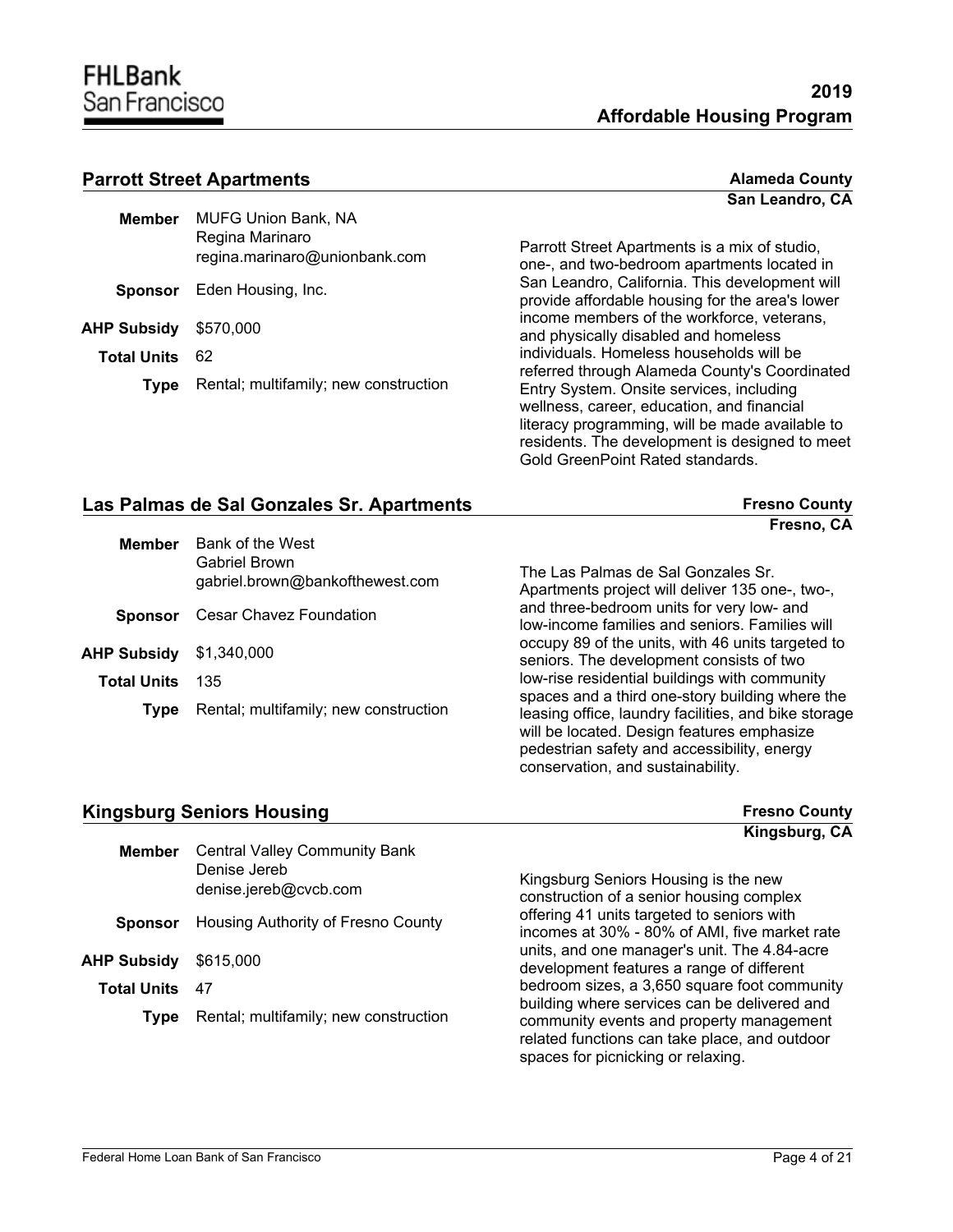**Calexico, CA**

### **Grant & Eady Imperial County**

| <b>Member</b>      | Rabobank<br>Sevag Jierian<br>sevag.jierian@rabobank.com | G<br>af  |
|--------------------|---------------------------------------------------------|----------|
| <b>Sponsor</b>     | Southern California Housing Collaborative               | lo<br>sŗ |
| <b>AHP Subsidy</b> | \$310,000                                               | bι<br>th |
| <b>Total Units</b> | 32                                                      | R        |
| <b>Type</b>        | Rental; multifamily; new construction                   | a<br>as  |
|                    |                                                         | D        |

Grant & Eady is a 32-unit new construction ffordable housing development serving very w-income families, including households with pecial needs. The three-story residential building will consist of one-, two-, and aree-bedroom units and will be GreenPoint ated. Residents will have access to onsite dult education and skills building classes, such s computer literacy, ESL, and art classes. San Diego Regional Center will also provide onsite service coordination geared towards special needs households.

#### **Baldwin Rose Los Angeles County**

|                    |                                                                                     | El Monte, CA                                                                                                                                                                                                                                    |
|--------------------|-------------------------------------------------------------------------------------|-------------------------------------------------------------------------------------------------------------------------------------------------------------------------------------------------------------------------------------------------|
| <b>Member</b>      | <b>Century Housing Corporation</b><br>Josh Hamilton<br>jhamilton@centuryhousing.org | Baldwin Rose is 55-unit affordable rental<br>housing project that will serve homeless and                                                                                                                                                       |
| <b>Sponsor</b>     | Mercy Housing California                                                            | low-income veteran households. The living<br>environment and supportive services will be                                                                                                                                                        |
| <b>AHP Subsidy</b> | \$500,000                                                                           | tailored to the needs of veterans transitioning<br>out of homelessness and veteran's families.                                                                                                                                                  |
| <b>Total Units</b> | 55                                                                                  | Ample outdoor space will be provided adjacent                                                                                                                                                                                                   |
| <b>Type</b>        | Rental; multifamily; new construction                                               | to the community center, with play areas for<br>children and recreational space for adults. The<br>project is designed to create a strong sense of<br>place and positive identity and a feeling of<br>security, without being isolated from the |

| <b>Casa De Cabrillo</b> |                                                     | <b>Los Angeles County</b>                 |  |
|-------------------------|-----------------------------------------------------|-------------------------------------------|--|
|                         |                                                     | Long Beach, CA                            |  |
| Member                  | Wells Fargo National Bank West                      |                                           |  |
|                         | Patricia Parina<br>natricia h narina@wellefargo com | Casa De Cabrillo will renovate a 204-unit |  |

neighborhood at large.

|                    | patricia.b.parina@wellsfargo.com    | <u>OUJU DU OUDINO WIII IUNUWUW U LUT UNII</u><br>permanent supportive housing community                                                                                                                                                                                             |
|--------------------|-------------------------------------|-------------------------------------------------------------------------------------------------------------------------------------------------------------------------------------------------------------------------------------------------------------------------------------|
| <b>Sponsor</b>     | Century Villages at Cabrillo, Inc.  | serving veterans, including formerly homeless<br>veterans with special needs. The rehabilitation                                                                                                                                                                                    |
| AHP Subsidy        | \$1,500,000                         | will upgrade cabinets and flooring in individual<br>units and the building's HVAC systems and                                                                                                                                                                                       |
| <b>Total Units</b> | 204                                 | convert 20 units to ADA compliance. Common                                                                                                                                                                                                                                          |
| Tvpe               | Rental; multifamily; rehabilitation | spaces will be improved and the outdoor plaza<br>will be re landscaped and seating and<br>barbeques added. Residents will have access to<br>many life enriching social services, including job<br>training, healthcare, drug treatment, and other<br>services provided by U.S.VETS. |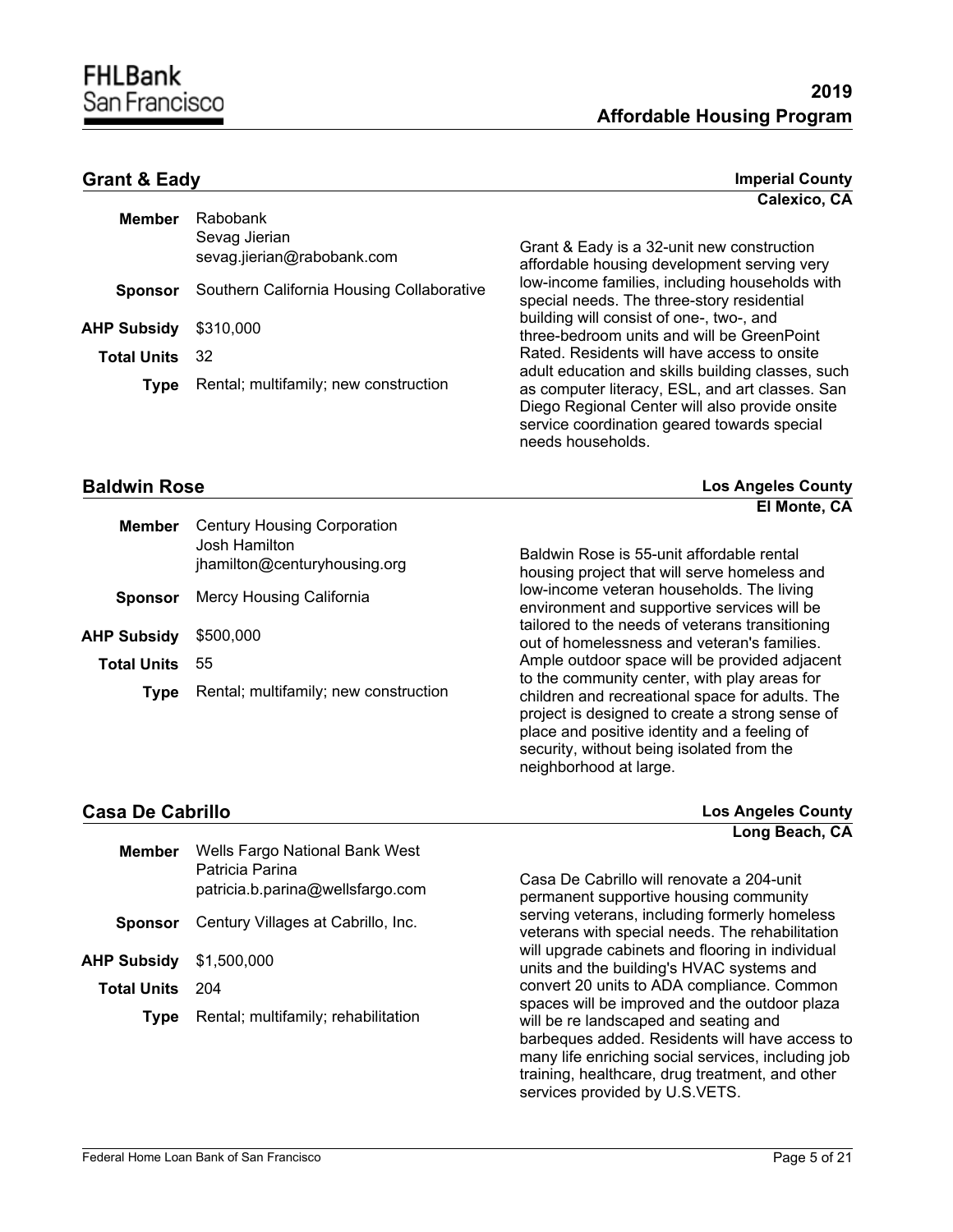| Member                | <b>MUFG Union Bank, NA</b><br>Regina Marinaro<br>regina.marinaro@unionbank.com |
|-----------------------|--------------------------------------------------------------------------------|
|                       | <b>Sponsor</b> LINC Housing Corporation                                        |
| AHP Subsidy \$429,000 |                                                                                |
| <b>Total Units</b>    | 40                                                                             |
| <b>Type</b>           | Rental; multifamily; new construction;<br>acquisition                          |

**Magnolia & PCH Los Angeles County Long Beach, CA**

**Los Angeles, CA**

The Magnolia & PCH project will build permanent supportive housing for formerly homeless individuals with special needs on a blighted vacant lot. Supportive services available to residents will save Los Angeles County public agencies over \$1 million annually, as trained staff will provide individualized service plans, case management, mental health care, and substance abuse services. Amenities include in unit kitchen appliances and air conditioning, ample indoor community space and outdoor areas, and parking for cars and bicycles.

#### **11408 S. Central Avenue Los Angeles County**

| <b>MUFG Union Bank, NA</b><br>Regina Marinaro<br>regina.marinaro@unionbank.com |
|--------------------------------------------------------------------------------|
| <b>Sponsor</b> LINC Housing Corporation                                        |
| \$630,000                                                                      |
| 64                                                                             |
| Rental; multifamily; new construction;<br>acquisition                          |
|                                                                                |

11408 S. Central Avenue, located in the Watts district of Los Angeles, will be a four-story permanent supportive housing development for extremely low-income households experiencing homelessness or with other special needs Supportive services provided on- and off-site to residents, including individualized service plans, case management, and health services, will save Los Angeles County public agencies an estimated \$2 million annually. All residential units will feature kitchen appliances, a full bathroom, and air conditioning. Other amenities include ample common and outdoor areas, parking for cars and bicycles, and common laundry facilities.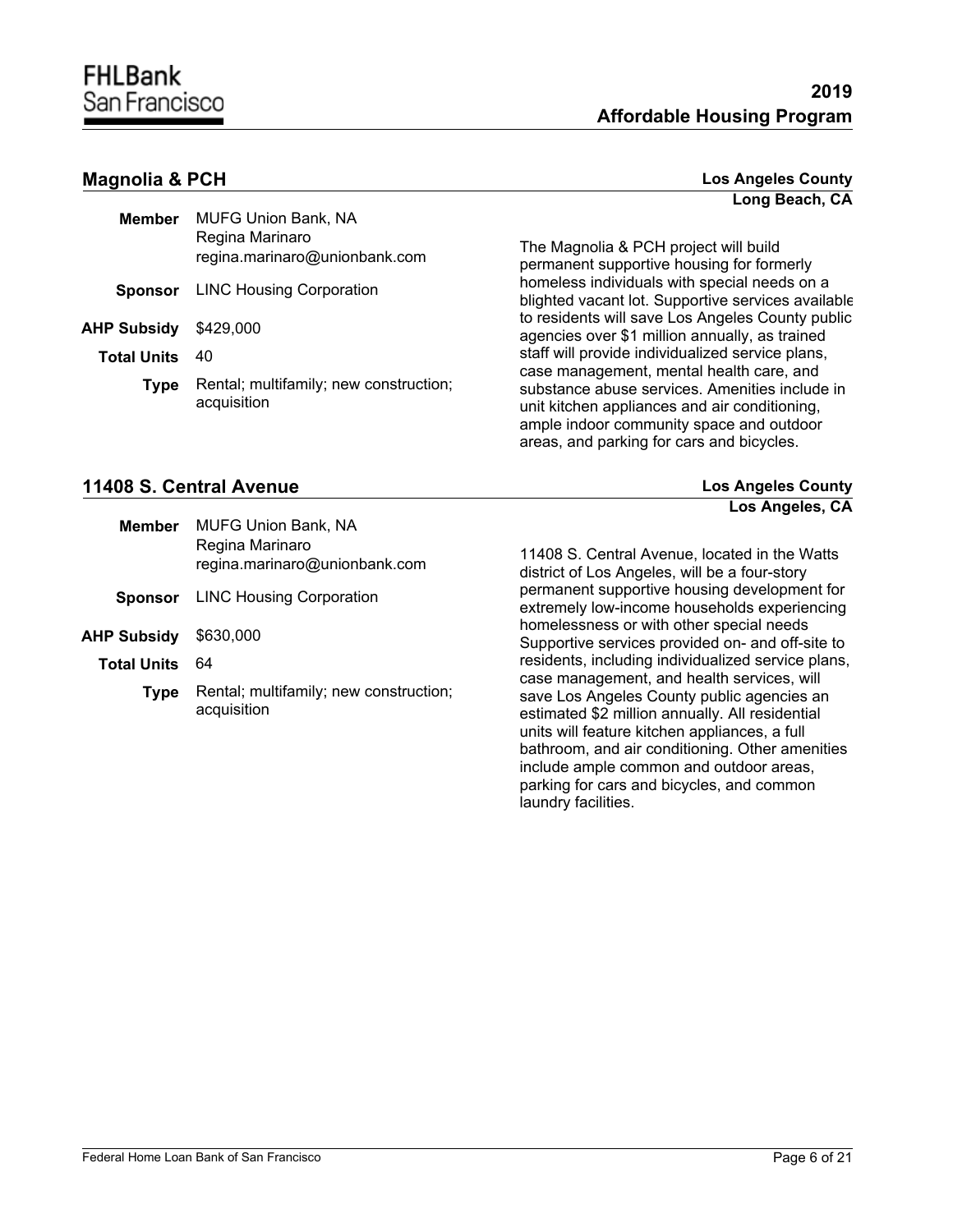#### **7th & Witmer Apartments Los Angeles County**

|                    |                                                                  | Los Angeles, CA                                                                                                                                                                                                                                                                                                    |
|--------------------|------------------------------------------------------------------|--------------------------------------------------------------------------------------------------------------------------------------------------------------------------------------------------------------------------------------------------------------------------------------------------------------------|
| <b>Member</b>      | Bank of the West                                                 |                                                                                                                                                                                                                                                                                                                    |
|                    | Gabriel Brown<br>gabriel.brown@bankofthewest.com                 | 7th & Witmer Apartments will provide 76<br>permanent supportive housing units for                                                                                                                                                                                                                                  |
| <b>Sponsor</b>     | Deep Green Housing and Community<br>Development                  | chronically homeless individuals and others with<br>special needs. Supportive services will be<br>provided through the Los Angeles County                                                                                                                                                                          |
| <b>AHP Subsidy</b> | \$1,000,000                                                      | Department of Health Services and St. Joseph                                                                                                                                                                                                                                                                       |
| <b>Total Units</b> | 76                                                               | Center, an intensive case management service                                                                                                                                                                                                                                                                       |
| <b>Type</b>        | Rental; multifamily; new construction;<br>acquisition; mixed use | provider, to assist residents with their transition<br>from homelessness to stable, safe housing.<br>Amenities include parking for cars and bicycles,<br>community space, an outdoor patio, and two<br>roof decks. Commercial space on the ground<br>floor will house a bike share station open 24<br>hours a day. |

| Ambrosia           |                                                                                       | <b>Los Angeles County</b>                                                                                                                |  |
|--------------------|---------------------------------------------------------------------------------------|------------------------------------------------------------------------------------------------------------------------------------------|--|
|                    |                                                                                       | Los Angeles, CA                                                                                                                          |  |
| <b>Member</b>      | Wells Fargo National Bank West<br>Patricia Parina<br>patricia.b.parina@wellsfargo.com | Ambrosia is an infill and transit-oriented<br>development in Los Angeles that create                                                     |  |
| <b>Sponsor</b>     | <b>Skid Row Housing Trust</b>                                                         | permanent supportive and low-income housing,<br>with 80 units reserved for homeless individuals.                                         |  |
| <b>AHP Subsidy</b> | \$1,400,000                                                                           | This project will offer residents comprehensive<br>supportive services, including intensive case                                         |  |
| <b>Total Units</b> | 100                                                                                   | management, mental health support and                                                                                                    |  |
| Type               | Rental; multifamily; new construction                                                 | services, addiction and recovery services,<br>employment assistance and benefits advocacy,<br>and independent living skills development. |  |

#### **Dahlia Apartments Los Angeles County**

| Member             | <b>Century Housing Corporation</b><br>Josh Hamilton<br>jhamilton@centuryhousing.org | Dahlia Ar<br>supportiv               |
|--------------------|-------------------------------------------------------------------------------------|--------------------------------------|
| <b>Sponsor</b>     | <b>Community Advancement Development</b><br>Corporation                             | individual<br>offered in<br>wellness |
| <b>AHP Subsidy</b> | \$550,000                                                                           | behaviora                            |
| <b>Total Units</b> | 56                                                                                  | use and r<br>assistanc               |
| <b>Type</b>        | Rental; multifamily; new construction                                               | quality of<br>housing s              |

bartments will provide new permanent e housing to formerly homeless Is in Los Angeles. Residents will be tensive case management, health and education, access to integrated al and physical healthcare, substance mental health services, and job training e, all aimed at improving the resident's life and helping the residents maintain stability. The development is designed to meet LEED Gold standards and has several outdoor spaces the residents can enjoy, including an outdoor terrace and deck.

**Los Angeles, CA**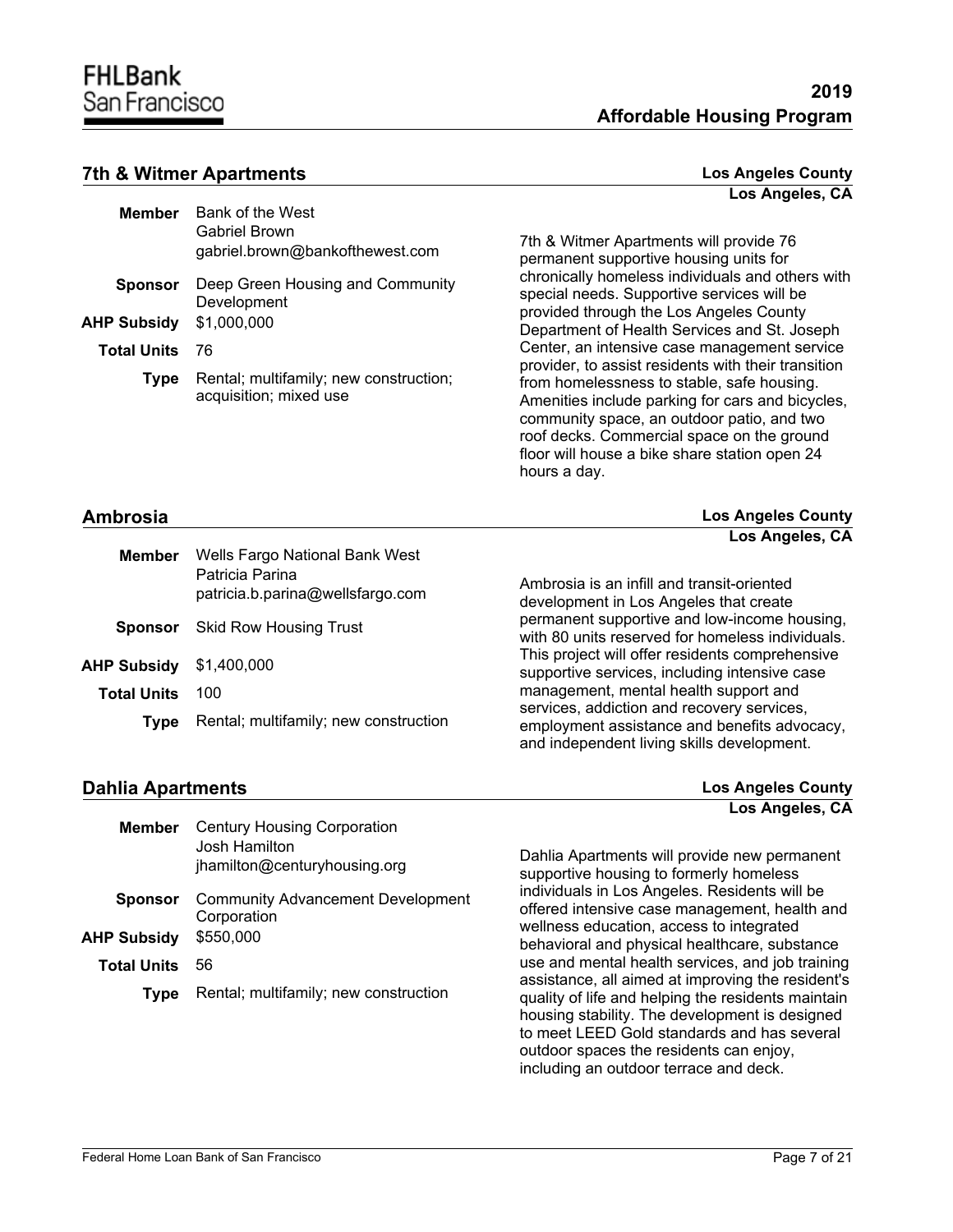| Member             | <b>MUFG Union Bank, NA</b><br>Regina Marinaro<br>regina.marinaro@unionbank.com |
|--------------------|--------------------------------------------------------------------------------|
| <b>Sponsor</b>     | West Hollywood Community Housing<br>Corporation                                |
| <b>AHP Subsidy</b> | \$920,000                                                                      |
| <b>Total Units</b> | 93                                                                             |
| <b>Type</b>        | Rental; multifamily; new construction                                          |

**Elden Elms Los Angeles County Los Angeles, CA**

> Elden Elms will construct 93 one-, two-, and three-bedroom units for low-income individuals and families in the Pico Union neighborhood, with 15 units reserved to provide permanent supportive housing for homeless households and 15 units reserved for individuals with special needs. Amenities include a large community room with communal kitchen, fitness center, computer room, elevators, social services offices, and an outdoor courtyard with playground, tot lot, and barbecue area.

#### **Greater Cornerstone Homes Los Angeles County**

**Los Angeles, CA**

| <b>Member</b>      | Genesis LA Economic Growth Corp<br><b>Thomas DeSimone</b><br>tdesimone@genesisla.org | Greater Cornerstone Homes will create                                                                                                                                                                                                                   |
|--------------------|--------------------------------------------------------------------------------------|---------------------------------------------------------------------------------------------------------------------------------------------------------------------------------------------------------------------------------------------------------|
| <b>Sponsor</b>     | Greater Cornerstone Baptist Church, Inc.                                             | permanent supportive housing development to<br>serve homeless individuals. The project is part<br>of a new L.A. based financing model that                                                                                                              |
| <b>AHP Subsidy</b> | \$120,000                                                                            | facilitates cost effective and timely development<br>of small sized affordable housing projects.                                                                                                                                                        |
| <b>Total Units</b> | -8                                                                                   | Intensive case management and supportive                                                                                                                                                                                                                |
| Type               | Rental; multifamily; new construction                                                | services will be provided to residents. Residents<br>will also benefit from the project's proximity to<br>jobs and transportation, and onsite common<br>spaces will include office space for meetings<br>with service providers and outdoor gardens for |

resident interaction.

#### **Ingraham Apartments Los Angeles County**

**Los Angeles, CA**

| <b>Member</b>      | <b>MUFG Union Bank, NA</b><br>Regina Marinaro<br>regina.marinaro@unionbank.com | Ingraham Apartments will provide studio<br>apartments for formerly homeless individuals,           |
|--------------------|--------------------------------------------------------------------------------|----------------------------------------------------------------------------------------------------|
| <b>Sponsor</b>     | Single Room Occupancy Housing Corp.                                            | including veterans with mental and/or physical<br>disabilities. Residents will benefit from a wide |
| <b>AHP Subsidy</b> | \$1,500,000                                                                    | range of social services offered in partnership<br>with L.A. County Department of Health Services. |
| <b>Total Units</b> | 121                                                                            | The complex features a courtyard and a roof<br>deck with panoramic views.                          |
| Type               | Rental; multifamily; new construction                                          |                                                                                                    |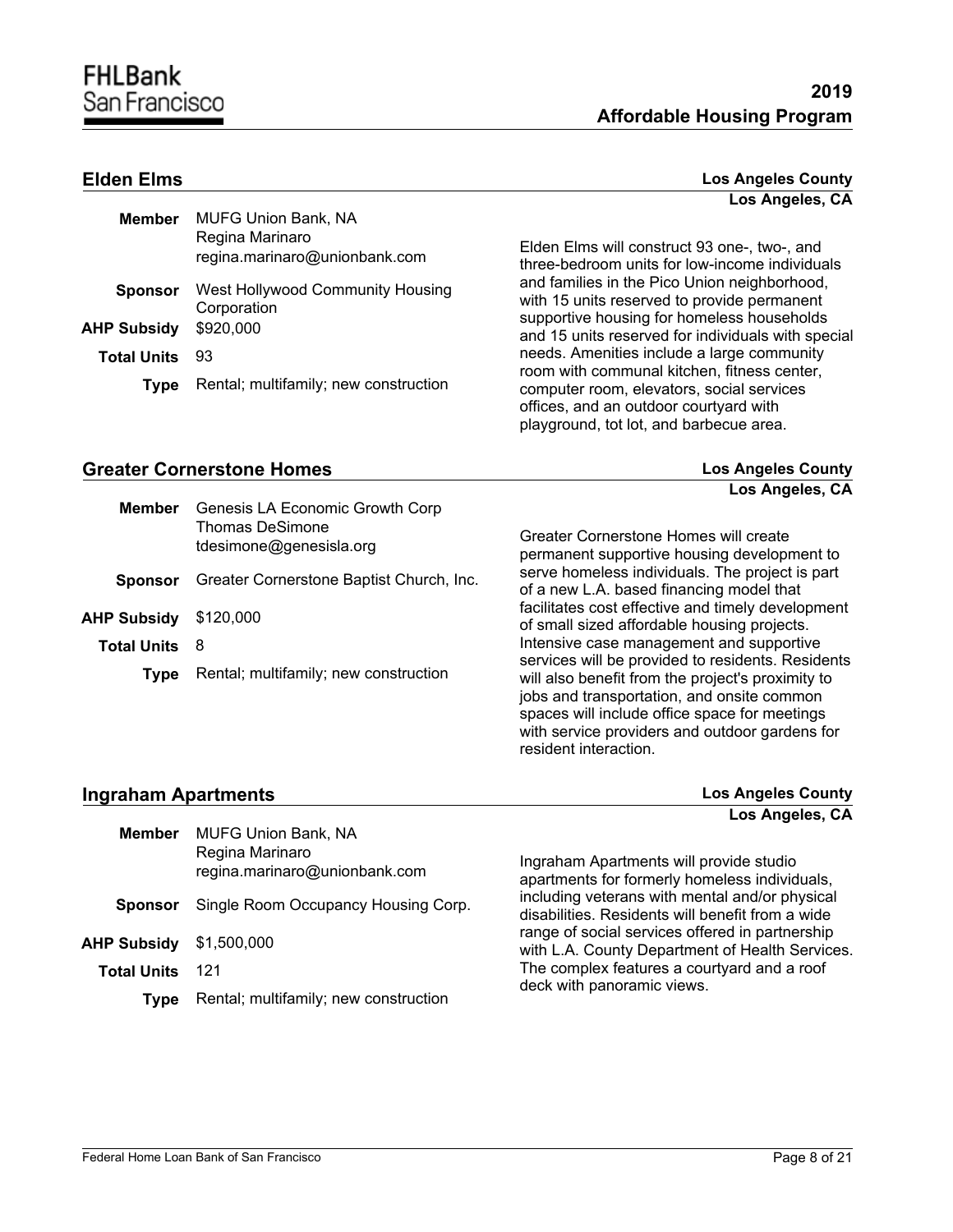#### **Jovenes 4th Street**

|  | <b>Los Angeles County</b> |  |
|--|---------------------------|--|
|  | Los Angeles, CA           |  |

| <b>Member</b>        | Genesis LA Economic Growth Corp                   |                                                                                                                                                                                                                                                      |
|----------------------|---------------------------------------------------|------------------------------------------------------------------------------------------------------------------------------------------------------------------------------------------------------------------------------------------------------|
|                      | <b>Thomas DeSimone</b><br>tdesimone@genesisla.org | Jovenes 4th Street is an eight-unit permanent<br>supportive housing development that will serve                                                                                                                                                      |
| <b>Sponsor</b>       | Jovenes, Inc.                                     | homeless youth who are 18 to 24 of age. The<br>project is part of a new L.A. based financing                                                                                                                                                         |
| <b>AHP Subsidy</b>   | \$110,000                                         | model that facilitates the production of<br>affordable housing by building small projects                                                                                                                                                            |
| <b>Total Units</b> 8 |                                                   | financed mainly by a conventional loan.<br>Residents will benefit from case management                                                                                                                                                               |
| <b>Type</b>          | Rental; multifamily; new construction             | and supportive services provided by the sponsor<br>and the County. Onsite common spaces will<br>include office space for meetings with service<br>providers and outdoor gardens for resident<br>interaction, and the project is centrally located in |

| <b>Missouri Place</b> | <b>Los Angeles County</b> |
|-----------------------|---------------------------|
|                       | Los Angeles, CA           |

| Member             | Wells Fargo National Bank West<br>Patricia Parina<br>patricia.b.parina@wellsfargo.com |
|--------------------|---------------------------------------------------------------------------------------|
|                    | <b>Sponsor</b> Housing Corporation of America                                         |
| AHP Subsidy        | \$1,095,000                                                                           |
| <b>Total Units</b> | - 74                                                                                  |
| <b>Type</b>        | Rental; multifamily; new construction                                                 |
|                    |                                                                                       |

Missouri Place will provide new permanent supportive housing for families and individuals, including chronically homeless people who are frequent users of Los Angeles County Department of Mental Health services. Residents will be offered intensive case management services on site and connected to services for mental health, substance abuse treatment, vocational training, benefits advocacy, financial literacy, and childcare. This development will have indoor and outdoor community spaces, including community and media rooms, a kitchen, a gym, BBQ and outdoor seating area, and a tot lot.

close proximity to transit and services.

| <b>RISE Apartments</b> |                                            | <b>Los Angeles County</b>                                                                     |  |
|------------------------|--------------------------------------------|-----------------------------------------------------------------------------------------------|--|
| <b>Member</b>          | <b>City National Bank</b>                  | Los Angeles, CA                                                                               |  |
|                        | Wendy Jacquemin<br>wendy.jacquemin@cnb.com | RISE apartments is a permanent supportive<br>housing development in South L.A. that will      |  |
| <b>Sponsor</b>         | Single Room Occupancy Housing Corp.        | serve homeless individuals and veterans with<br>asantal illassa. CDO Ususias Caracratica will |  |

**AHP Subsidy** \$1,008,000

- **Total Units** 57
	- **Type** Rental; multifamily; new construction; mixed use

mental illness. SRO Housing Corporation will provide case management services to all residents. The project includes a community commercial space that will be occupied by RISE Financial Pathways, a nonprofit that provides financial education and lending services to underserved populations.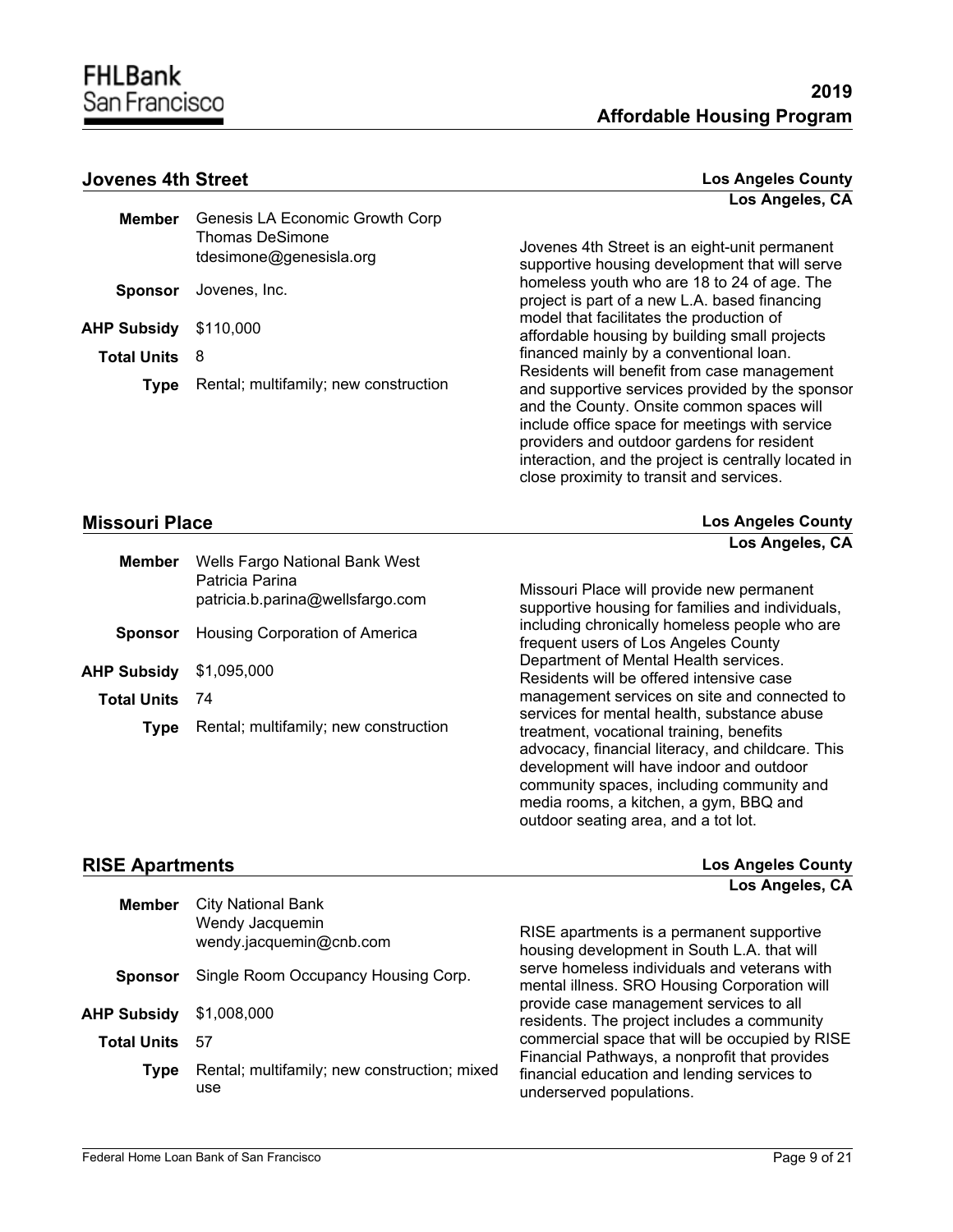#### **Rampart Mint**

| <b>Los Angeles County</b> |  |
|---------------------------|--|
| Los Angeles, CA           |  |

| Member             | <b>Century Housing Corporation</b><br>Josh Hamilton.<br>jhamilton@centuryhousing.org |
|--------------------|--------------------------------------------------------------------------------------|
| <b>Sponsor</b>     | West Hollywood Community Housing<br>Corporation                                      |
| AHP Subsidv        | \$330,000                                                                            |
| <b>Total Units</b> | -23                                                                                  |
| <b>Type</b>        | Rental; multifamily; new construction                                                |
|                    |                                                                                      |

Rampart Mint will be a 5-story development that provides 23 permanent supportive rental units for very low- and low-income formerly homeless individuals or those with special needs in the Westlake neighborhood of Los Angeles. This project features a large community room with kitchen and offices for providing social services and counseling. LEED Gold certification will be achieved through sustainability features like Energy Star appliances and drought tolerant and native plantings.

#### **Sun Valley Senior Veterans Apartments Los Angeles County**

| <b>Member</b>      | CIT Bank, N.A.                        | Los Angeles, CA                                                                                 |
|--------------------|---------------------------------------|-------------------------------------------------------------------------------------------------|
|                    | Sue North<br>sue.north@cit.com        | Sun Valley Senior Veterans Apartments is a<br>permanent supportive housing development that     |
| <b>Sponsor</b>     | East LA Community Corporation         | will provide affordable senior housing and social<br>services to veterans and formerly homeless |
| <b>AHP Subsidy</b> | \$940,000                             | individuals. Amenities include community<br>spaces on each floor, a shuttle bus to take them    |
| <b>Total Units</b> | 96                                    | to public transit and VA clinics, and subsidized                                                |
| Type               | Rental; multifamily; new construction | transit passes.                                                                                 |

### **Vermont Manchester Senior Los Angeles County**

| <b>Member</b>         | Mechanics Bank                                               |                                                                                                  |
|-----------------------|--------------------------------------------------------------|--------------------------------------------------------------------------------------------------|
|                       | <b>Freddie Lambright</b><br>fred lambright@mechanicsbank.com | Vermont Manchester Senior is a new 62-unit<br>affordable housing development serving             |
| <b>Sponsor</b>        | <b>BRIDGE Housing Corporation</b>                            | formerly homeless seniors. The building's<br>one-bedroom units are situated on the top two       |
| <b>AHP Subsidy</b>    | \$870,000                                                    | floors of a five-story building, with three levels of<br>parking below. Amenities include onsite |
| <b>Total Units</b> 62 |                                                              | management, a leasing office, community room,                                                    |
| <b>Type</b>           | Rental; multifamily; new construction                        | courtyards, and laundry facilities.                                                              |
|                       |                                                              |                                                                                                  |

**Los Angeles, CA**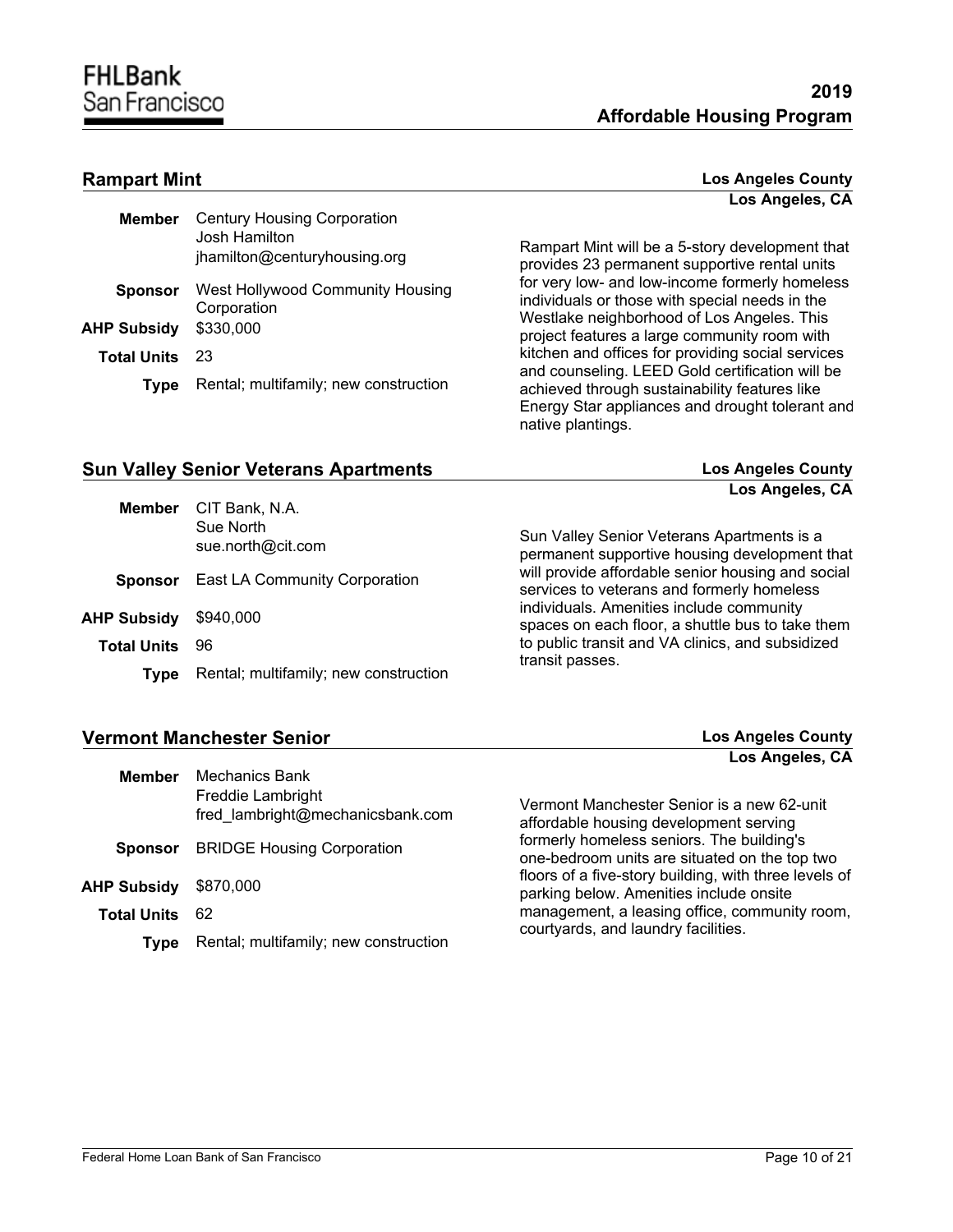#### **Weingart Tower 1A Los Angeles County**

| Member                         | City National Bank<br>Wendy Jacquemin<br>wendy.jacquemin@cnb.com |  |
|--------------------------------|------------------------------------------------------------------|--|
| Sponsor                        | <b>Weingart Center Association</b>                               |  |
| <b>AHP Subsidy</b> \$1,500,000 |                                                                  |  |
| <b>Total Units</b>             | -278                                                             |  |
| <b>Type</b>                    | Rental; multifamily; new construction                            |  |
|                                |                                                                  |  |

**Los Angeles, CA**

Weingart Tower 1A will be an 18-story permanent supportive housing complex featuring 278 one-bedroom and studio units, with all units reserved for homeless or special needs individuals. Support services will emphasize careers, mental and physical health, and legal assistance. Onsite amenities include a ground floor cafe that will serve three meals per day, open space balconies on four floors, a counseling office, classrooms, and fitness facilities.

### **Willowbrook Housing Los Angeles County**

**Los Angeles, CA**

| <b>Member</b>      | Genesis LA Economic Growth Corp            |                                                                                                            |
|--------------------|--------------------------------------------|------------------------------------------------------------------------------------------------------------|
|                    | Thomas DeSimone<br>tdesimone@genesisla.org | Willowbrook Housing is a new affordable<br>housing community that will offer a home to                     |
| <b>Sponsor</b>     | Restore Neighborhoods LA, Inc.             | chronically homeless individuals. The<br>development will transform a vacant lot into a                    |
| <b>AHP Subsidy</b> | \$96,250                                   | new contemporary one-story building with studio<br>units. The project's common spaces include an           |
| Total Units        |                                            | office for meetings with service providers, a                                                              |
| Tvpe               | Rental; multifamily; new construction      | laundry area, and an outdoor courtyard with<br>planting and seating areas where residents can<br>interact. |

#### **Madera Village Madera County Madera, CA**

| <b>Member</b>      | <b>Central Valley Community Bank</b>  |                                                                                                                                                   |
|--------------------|---------------------------------------|---------------------------------------------------------------------------------------------------------------------------------------------------|
|                    | Denise Jereb<br>denise.jereb@cvcb.com | Madera Village is a multifamily housing<br>development targeted to low- and very                                                                  |
| <b>Sponsor</b>     | Self-Help Enterprises                 | low-income households that includes sixteen<br>units designated as permanent supportive                                                           |
| <b>AHP Subsidy</b> | \$520,000                             | housing for homeless households and<br>individuals with special needs. The project                                                                |
| Total Units        | -52                                   | provides extensive services to people struggling                                                                                                  |
| Tvpe               | Rental; multifamily; new construction | with mental illness who are homeless or at risk<br>of homelessness. Amenities include a centrally<br>located community building and a playground. |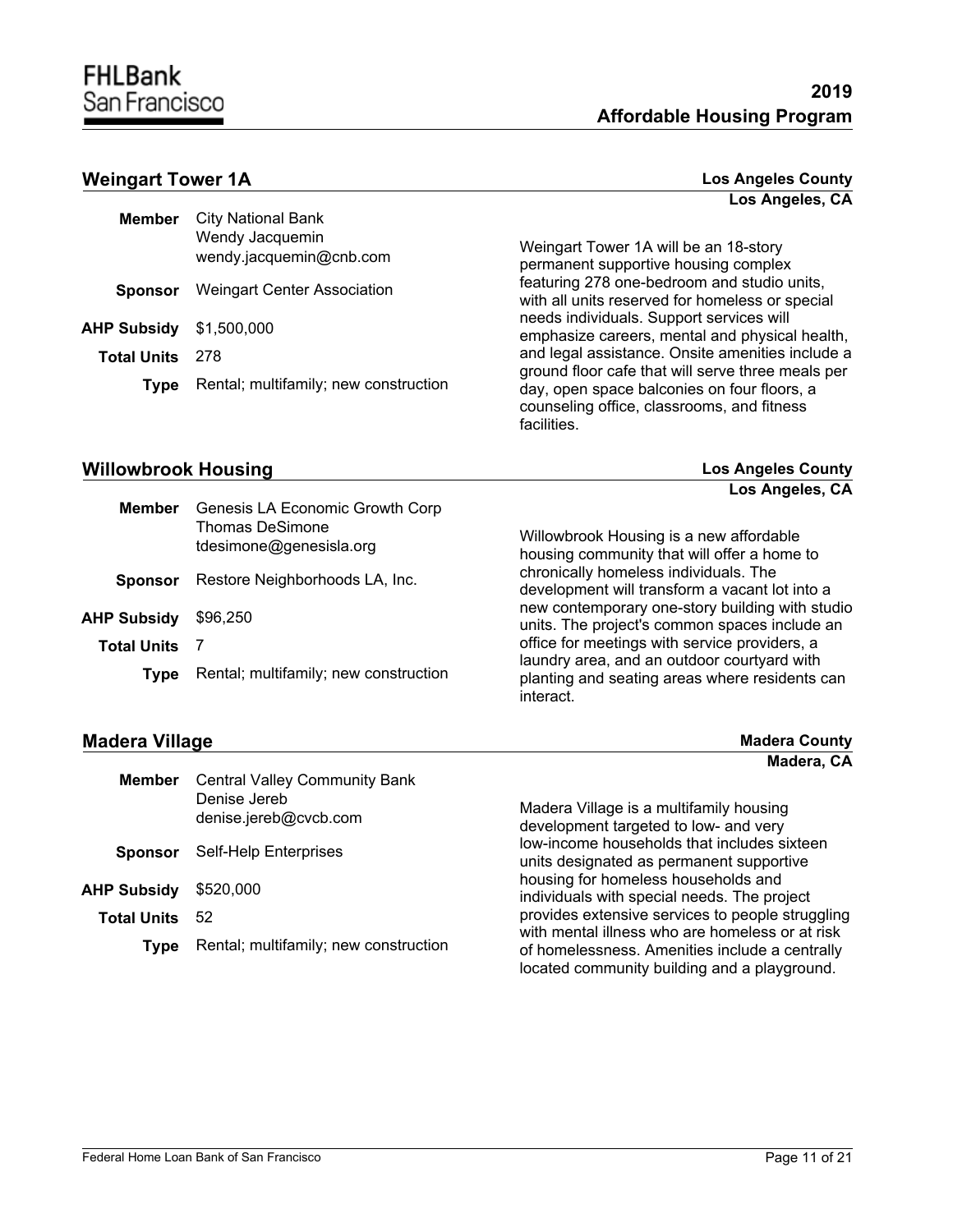**Fairfax, CA**

### **Victory Village** Marin County

| <b>Member</b>                | <b>MUFG Union Bank, NA</b><br>Regina Marinaro<br>regina.marinaro@unionbank.com |  |
|------------------------------|--------------------------------------------------------------------------------|--|
| <b>Sponsor</b>               | <b>Resources for Community Development</b>                                     |  |
| <b>AHP Subsidy</b> \$975,000 |                                                                                |  |
| <b>Total Units</b>           | -54                                                                            |  |
| <b>Type</b>                  | Rental; multifamily; new construction                                          |  |

Victory Village is a senior housing development that will create affordable rental units, with five units set aside for homeless seniors. Onsite services are tailored to help residents age in place and include a range of services such as assistance with daily living, community building activities, counseling, and peer support.

near a park and community college.

and water-efficient plumbing.

#### **Brenkle Court Napa County Napa County Napa County Napa County**

|                      |                                                          | St. Helena, CA                                                                                                                                                                                                                                                    |
|----------------------|----------------------------------------------------------|-------------------------------------------------------------------------------------------------------------------------------------------------------------------------------------------------------------------------------------------------------------------|
| <b>Member</b>        | <b>Silicon Valley Bank</b><br>Fiona Hsu<br>fhsu@svb.com  | The Brenkle Court project will give eight low-<br>and very low-income families the opportunity to                                                                                                                                                                 |
| <b>Sponsor</b>       | Our Town St. Helena                                      | own a home in the City of St. Helena in the heart<br>of Napa Valley, where the median home price is                                                                                                                                                               |
| <b>AHP Subsidy</b>   | \$144,000                                                | over \$1 million. Construction of the single-family<br>homes will use the self-help sweat equity model                                                                                                                                                            |
| <b>Total Units</b> 8 |                                                          | in conjunction with the USDA's Rural                                                                                                                                                                                                                              |
| <b>Type</b>          | Ownership; single-family; new construction;<br>self-help | Development Section 502 program financing.<br>Homebuyers will contribute over 1,800 hours of<br>sweat equity towards the construction of their<br>homes and receive pre- and<br>post-homeownership counseling. The<br>community is located on a tree-lined avenue |

| <b>North Harbor Village Permanent Supportive</b> |                                                  | <b>Orange County</b>                                                                                                                                                                                |
|--------------------------------------------------|--------------------------------------------------|-----------------------------------------------------------------------------------------------------------------------------------------------------------------------------------------------------|
| <b>Housing</b><br><b>Member</b>                  | <b>MUFG Union Bank, NA</b>                       | Santa Ana, CA                                                                                                                                                                                       |
|                                                  | Regina Marinaro<br>regina.marinaro@unionbank.com | North Harbor Village will transform a former<br>Budget Inn hotel into permanent supportive                                                                                                          |
| <b>Sponsor</b>                                   | Jamboree Housing Corporation                     | housing for formerly homeless veterans.<br>Residents will be offered intensive case                                                                                                                 |
| <b>AHP Subsidy</b>                               | \$890,000                                        | management, life skills training, and substance<br>abuse counseling services on site, as well as                                                                                                    |
| Total Units                                      | 91                                               | access and transportation to behavioral and<br>general healthcare providers. The development                                                                                                        |
| <b>Type</b>                                      | Rental; multifamily; rehabilitation; acquisition | will include individual and group counseling<br>rooms, a lounge space, an outdoor barbeque<br>area, a sports court, and a reflection area. Each<br>unit will be equipped with EnergyStar appliances |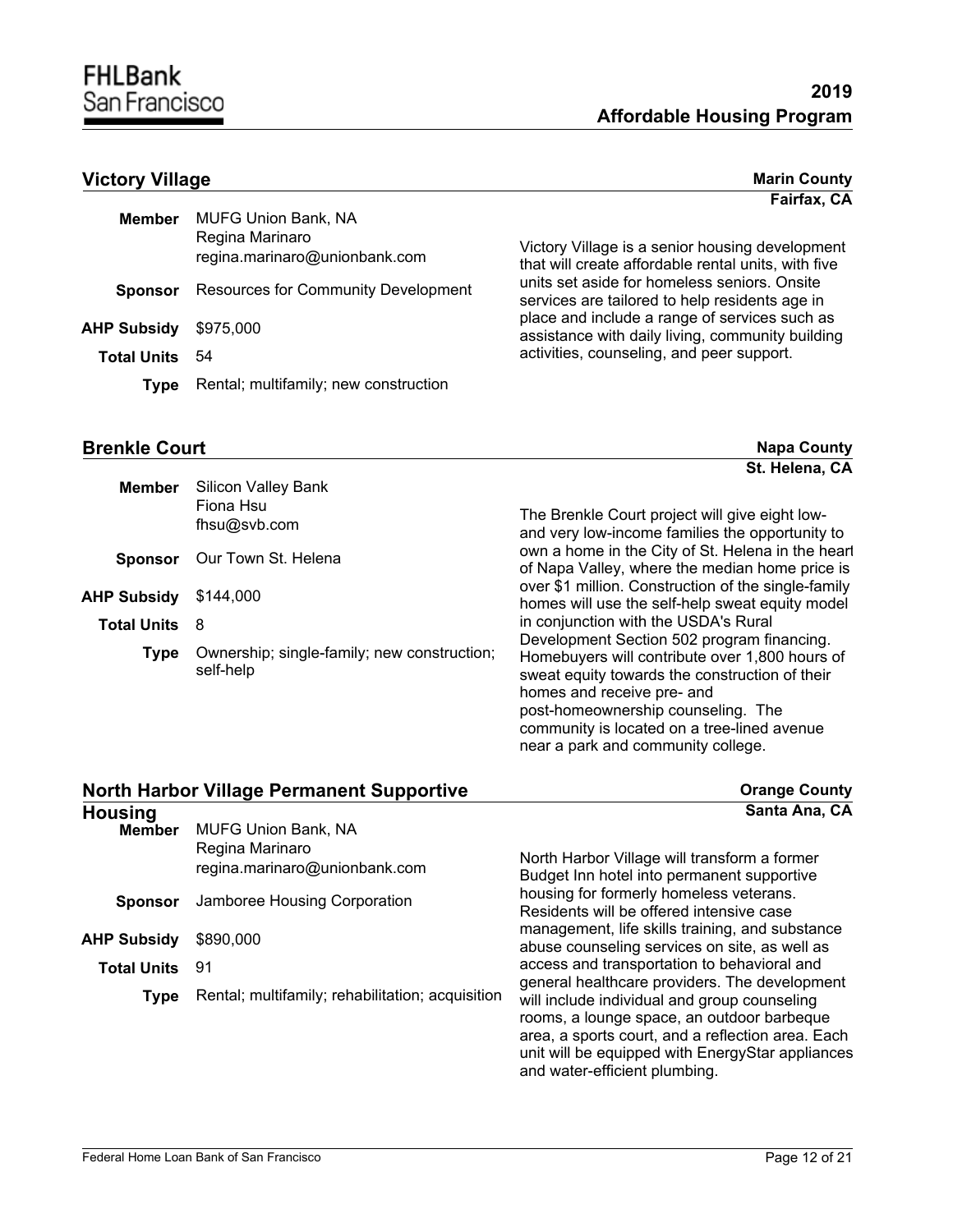**Santa Ana, CA**

**Sacramento, CA**

#### **Santa Ana Arts Collective Collective Collective Collective Collective Collective Collective Collective Collective Collective Collective Collective Collective Collective Collective Collective**

| Member             | City National Bank<br>Wendy Jacquemin<br>wendy.jacquemin@cnb.com         |
|--------------------|--------------------------------------------------------------------------|
| <b>Sponsor</b>     | Western Community Housing, Inc.                                          |
| AHP Subsidy        | \$570,000                                                                |
| <b>Total Units</b> | 58                                                                       |
| <b>Type</b>        | Rental; multifamily; new construction and<br>rehabilitation; acquisition |

Santa Ana Arts Collective will adaptively reuse an existing five-story bank building to create new affordable rental housing for local artists, families, and formerly homeless households with special needs. The development will feature one-, two-, and three-bedroom units, a community room, a computer room, and creative "maker" spaces, including music rooms, a large rehearsal space, studio artist nooks with easels, a pottery wheel, a kiln, industrial sewing machines, and areas for carpentry. Residents will benefit from the project's convenient location, blocks from Santa Ana's Bowers Museum and Orange County School of the Arts, grocery stores, a post office, pharmacy, and elementary and middle schools.

#### **Capitol Park Hotel Sacramento County Sacramento County**

| <b>Member</b>      | Mechanics Bank<br>Freddie Lambright<br>fred lambright@mechanicsbank.com | The Cap<br>rehabilita                        |
|--------------------|-------------------------------------------------------------------------|----------------------------------------------|
| <b>Sponsor</b>     | Mercy Housing California                                                | unreinfor<br>will bring                      |
| AHP Subsidy        | \$1,340,000                                                             | units to t<br>units will                     |
| <b>Total Units</b> | 134                                                                     | modern                                       |
| Type               | Rental; multifamily; rehabilitation;<br>acquisition; mixed use          | supportiv<br>rooms w<br>lounges<br>on the ur |

itol Park Hotel project is the ation and adaptive reuse of an rced single-room-occupancy hotel that 134 permanent supportive housing he heart of downtown Sacramento. All be outfitted with kitchenettes and efficiency bathrooms. Extensive ve services office space and meeting rill be located on the ground floor. New and community spaces will be created pper floors to foster a sense of community.

| Day Creek Villas 2 |                                           | <b>San Bernardino County</b> |
|--------------------|-------------------------------------------|------------------------------|
|                    |                                           | Rancho Cucamonga, CA         |
|                    | <b>Member</b> Century Housing Corporation |                              |
|                    | .losh Hamilton.                           |                              |

|                    | Josh Hamilton<br>jhamilton@centuryhousing.org         | Day Creek Villas 2 will offer 49 one- and<br>two-bedroom affordable housing units to low-                               |
|--------------------|-------------------------------------------------------|-------------------------------------------------------------------------------------------------------------------------|
| <b>Sponsor</b>     | National Community Renaissance of California          | and very low-income seniors in Rancho<br>Cucamonga. Onsite amenities include a                                          |
| <b>AHP Subsidy</b> | \$490,000                                             | community center, swimming pool and spa,<br>fitness center, two outdoor fire pit areas,                                 |
| <b>Total Units</b> | 49                                                    | courtyards, and BBQ picnic areas. Residents<br>will be connected to surrounding neighborhoods                           |
| Type               | Rental; multifamily; new construction;<br>acquisition | via an enhanced pedestrian network that<br>features paseos, plazas, courtyards, and the<br>Pacific Electric Bike Trail. |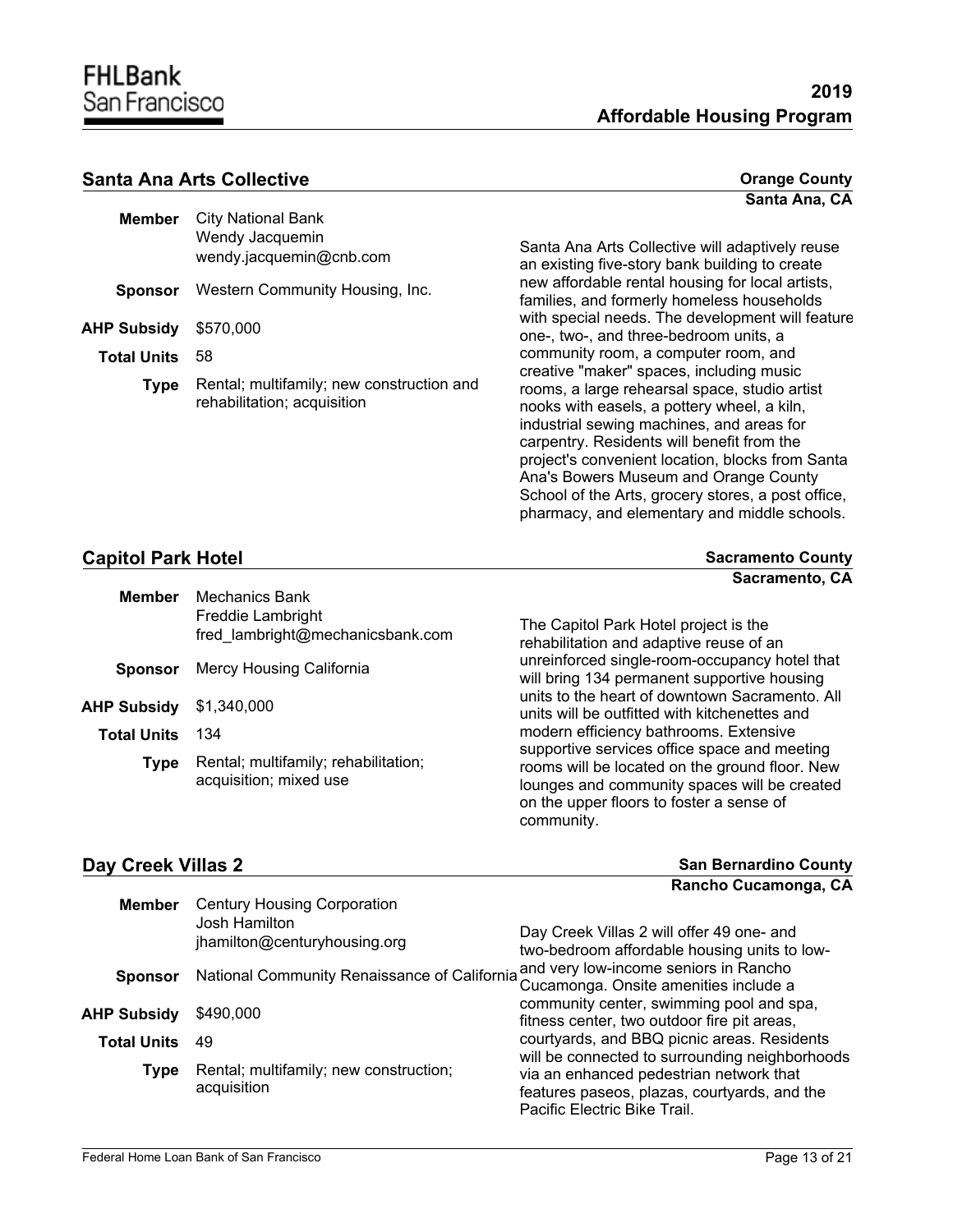#### **13th & Broadway CIC, LP San Diego County San Diego County**

|                                | <b>Member</b> CIT Bank, N.A.<br>Cynthia Tello<br>cynthia.tello@cit.com |
|--------------------------------|------------------------------------------------------------------------|
|                                | <b>Sponsor</b> SVDP Management, Inc.                                   |
| <b>AHP Subsidy</b> \$1,500,000 |                                                                        |
| <b>Total Units</b> 221         |                                                                        |
| <b>Type</b>                    | Rental; multifamily; new construction                                  |

# **San Diego, CA**

**San Diego, CA**

The 13th & Broadway development will create 221 units of permanent supportive housing to serve people who have experienced homelessness in the City of San Diego. Residents will be offered supportive services, including intensive case management; mental, medical, and dental healthcare; education, and employment services. A Head Start childcare center on the ground floor will provide free, comprehensive early childhood education and health services to low-income children.

#### **The Ivy Seniors Apartments San Diego County**

| <b>Member</b>      | CIT Bank, N.A.<br>Cynthia Tello<br>cynthia.tello@cit.com | The Ivy Seniors Apartments is a new<br>construction project that will provide permanent                                                                                                    |
|--------------------|----------------------------------------------------------|--------------------------------------------------------------------------------------------------------------------------------------------------------------------------------------------|
| <b>Sponsor</b>     | Wakeland Housing and Development<br>Corporation          | supportive housing for seniors who were<br>homeless. Residents will be offered onsite case                                                                                                 |
| AHP Subsidy        | \$520,000                                                | management services and comprehensive<br>health and behavioral health services. The                                                                                                        |
| <b>Total Units</b> | 53                                                       | three-story building features gated access, a                                                                                                                                              |
| <b>Type</b>        | Rental; multifamily; new construction                    | single entry with security desk, ample<br>community space, and a large community room.<br>With a bank, library, and a variety of stores<br>located nearby, active seniors won't need a car |

#### **1064 Mission St San Francisco County**

**Member**

**Sponsor**

**Total Units** 258

**AHP Subsidy** \$1,500,000

This project will create affordable supportive housing for formerly homeless adults and seniors, with an urgent care clinic onsite. Residents will have access to the Conquering Homelessness through Employment in Food Services (CHEFS) culinary education program, which will offer qualified residents a six month culinary workforce development program consisting of classroom instruction, hands-on training in institutional and restaurant settings, and job placement and retention assistance. **San Francisco, CA**

to engage with the community.

**Type** Rental; multifamily; new construction

Mercy Housing California

Silicon Valley Bank

Fiona Hsu fhsu@svb.com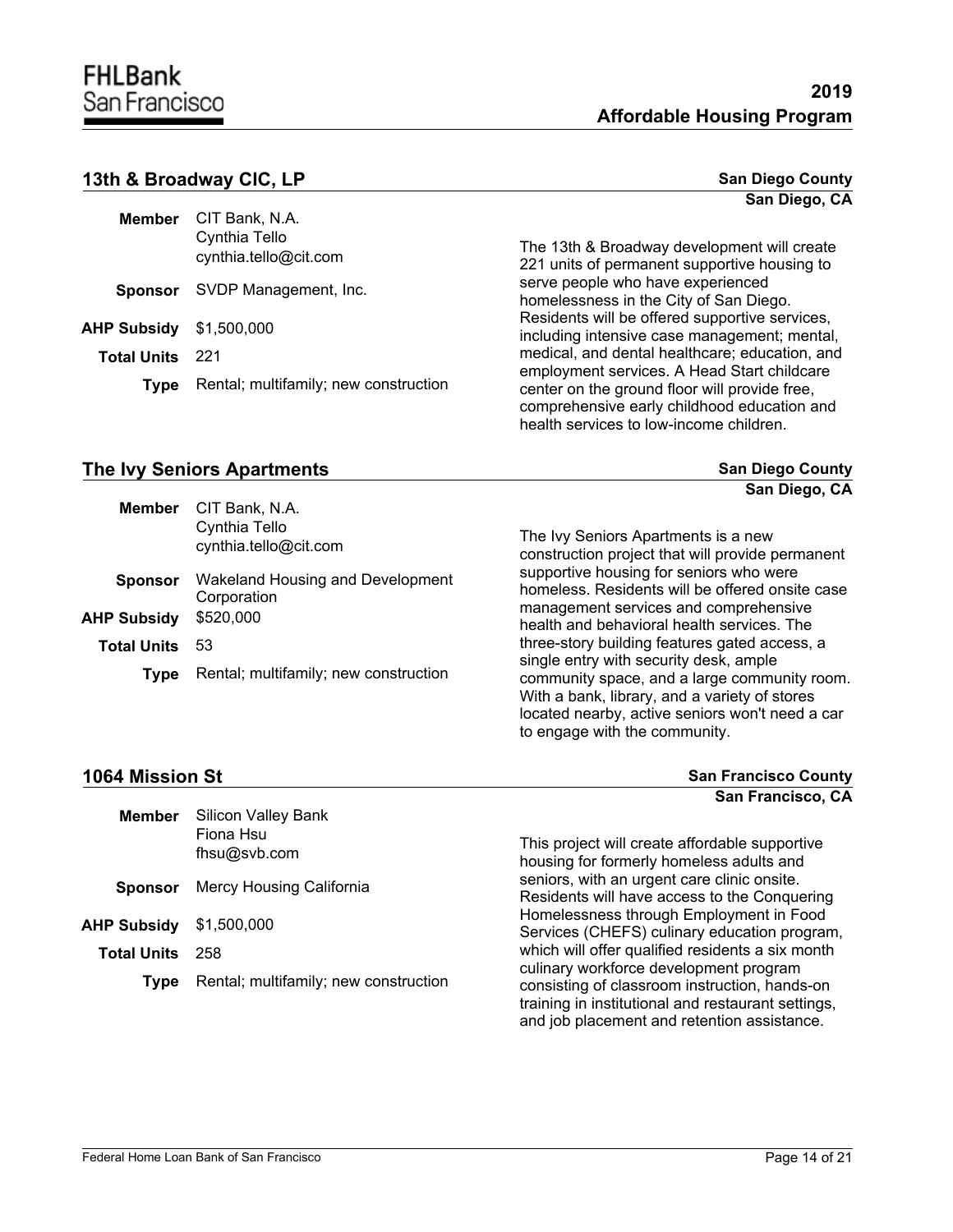#### **1990 Folsom Family Housing <b>San Francisco County** San Francisco County

# **San Francisco, CA**

| <b>Member</b>      | <b>Century Housing Corporation</b>                        |                                                                                                                                                                          |
|--------------------|-----------------------------------------------------------|--------------------------------------------------------------------------------------------------------------------------------------------------------------------------|
|                    | Enoch Yeung<br>eyeung@centuryhousing.org                  | 1990 Folsom Family Housing is the construction<br>of a 143-unit building on the site of a vacant                                                                         |
| <b>Sponsor</b>     | <b>Tenderloin Neighborhood Development</b><br>Corporation | warehouse and parking lot. Fifty percent of the<br>units will be two- and three-bedroom units, with<br>36 units reserved for households relocating from                  |
| <b>AHP Subsidy</b> | \$1,420,000                                               | the HOPE San Francisco development. The                                                                                                                                  |
| <b>Total Units</b> | 143                                                       | project will offer 9,000 square feet of production,<br>distribution, and repair space for local arts                                                                     |
| Type               | Rental; multifamily; new construction; mixed<br>use       | organizations, as well as approximately 5,000<br>square feet of space for affordable childcare.<br>The sponsor will offer onsite social and case<br>management services. |

#### **735 Davis Senior San Francisco County**

|                    |                                                                                                                                    | San Francisco, CA                                                                                                                            |
|--------------------|------------------------------------------------------------------------------------------------------------------------------------|----------------------------------------------------------------------------------------------------------------------------------------------|
| Member             | Community Vision Capital & Consulting<br>(formerly Northern CA Community Loan Fund)<br>E. Ross Culverwell<br>rculverwell@ncclf.org | 735 Davis Senior, located in San Francisco's<br>Northeast Waterfront Historic District, will deliver<br>53 affordable studio and one-bedroom |
| <b>Sponsor</b>     | <b>BRIDGE Housing Corporation</b>                                                                                                  | apartments for low-income seniors, with 15 units                                                                                             |
| <b>AHP Subsidy</b> | \$1,000,000                                                                                                                        | reserved for homeless households. Residents<br>will enjoy the project's transit rich-location, which                                         |
| <b>Total Units</b> | 53                                                                                                                                 | offers light rail, bicycle lanes and paths, and                                                                                              |

**Type** Rental; multifamily; new construction

apartments for low-income seniors, with 15 units will enjoy the project's transit rich-location, which pedestrian-friendly walking areas. The project consists of two buildings that will be GreenPoint Rated, with generous common spaces, landscaped courtyards, roof terraces, ample bicycle storage, and nearby bike rental stations.

**Casa Adelante - 2060 Folsom San Francisco County San Francisco County San Francisco, CA**

| <b>Member</b>      | <b>City National Bank</b><br>Wendy Jacquemin<br>wendy.jacquemin@cnb.com | Casa Adelante - 2060 Folsom is a 127-unit<br>development for families and formerly homeless                                                       |  |  |
|--------------------|-------------------------------------------------------------------------|---------------------------------------------------------------------------------------------------------------------------------------------------|--|--|
| <b>Sponsor</b>     | Chinatown Community Development Center,<br>Inc.                         | transition age youth. This project is a<br>collaboration between two local nonprofit<br>affordable housing developers designed to                 |  |  |
| <b>AHP Subsidy</b> | \$1,260,000                                                             | create a community hub for a diverse mix of                                                                                                       |  |  |
| <b>Total Units</b> | 127                                                                     | residents and help preserve the character and<br>affordability of the Mission District                                                            |  |  |
| <b>Type</b>        | Rental; multifamily; new construction; mixed<br>use                     | neighborhood. Residents will have access to<br>vital community and youth programs and<br>numerous transit options parks, retail, and<br>services. |  |  |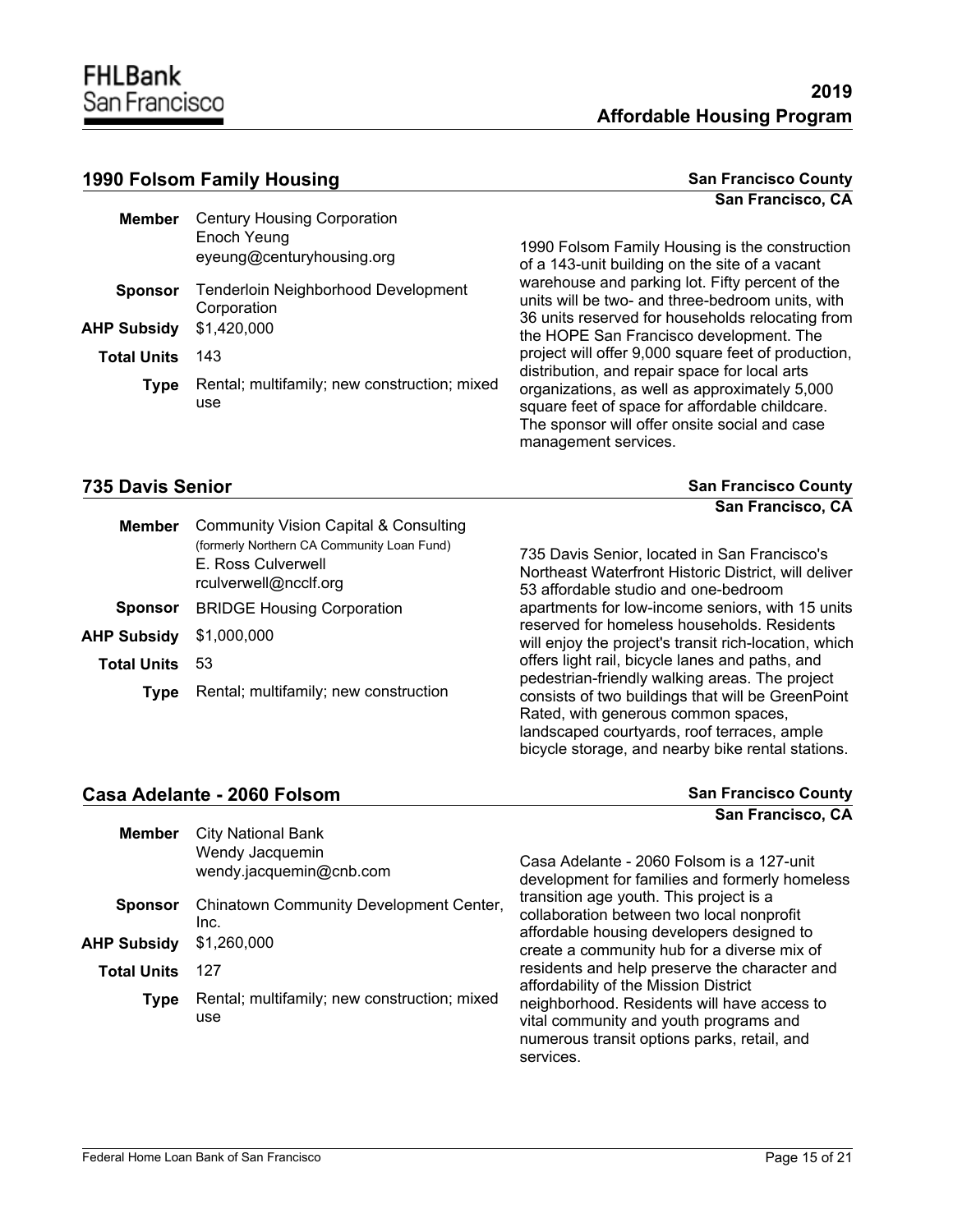#### **Knox SRO** San Francisco County **San Francisco, CA**

| <b>Member</b>      | <b>First Republic Bank</b><br>Frank Bravo<br>fbravo@firstrepublic.com | The Knox SRO is an eight-story 140-unit<br>apartment complex that will provide housing for            |
|--------------------|-----------------------------------------------------------------------|-------------------------------------------------------------------------------------------------------|
| <b>Sponsor</b>     | TODCO, Inc.                                                           | individuals that have experienced homelessness<br>or have special needs. Supportive services          |
| <b>AHP Subsidy</b> | \$1,400,000                                                           | available to residents include crisis intervention,<br>case management, benefits counseling, referral |
| <b>Total Units</b> | 140                                                                   | assistance, conflict resolution, and mediation.                                                       |
| Tvpe               | Rental; multifamily; rehabilitation; acquisition                      |                                                                                                       |

### **Mission Bay South Block 9 San Francisco County San Francisco County**

**San Francisco, CA**

| <b>Member</b>      | <b>Century Housing Corporation</b><br>Josh Hamilton<br>jhamilton@centuryhousing.org | Mission Bay South Block 9 will construct<br>affordable studio units for homeless individuals                                                                                                 |
|--------------------|-------------------------------------------------------------------------------------|----------------------------------------------------------------------------------------------------------------------------------------------------------------------------------------------|
| <b>Sponsor</b>     | <b>BRIDGE Housing Corporation</b>                                                   | and one one-bedroom unit for an onsite<br>manager. This project features an array of                                                                                                         |
| <b>AHP Subsidy</b> | \$1,500,000                                                                         | amenities, including a community lounge,<br>kitchen and garden, a supportive services office                                                                                                 |
| <b>Total Units</b> | 141                                                                                 | suite with a nurse clinic, case management,<br>behavioral health, and medical assistance                                                                                                     |
| Type               | Rental; multifamily; new construction                                               | available up to 7 days a week. The four-story<br>U-shaped building will wrap around a<br>landscaped courtyard fronting the San Francisco<br>Bay, and the project is one of the first modular |

#### **Oak Park 4 Apartments**

| <b>San Luis Obispo County</b> |  |                 |  |
|-------------------------------|--|-----------------|--|
|                               |  | Paso Robles, CA |  |

affordable housing projects located in the City

and County of San Francisco.

| <b>Member</b>      | Wells Fargo National Bank West<br>Patricia Parina<br>patricia.b.parina@wellsfargo.com | Oak Park 4 Apartments is the fourth and final<br>phase of a project to replace dilapidated public                                                                                                                                                                             |
|--------------------|---------------------------------------------------------------------------------------|-------------------------------------------------------------------------------------------------------------------------------------------------------------------------------------------------------------------------------------------------------------------------------|
| <b>Sponsor</b>     | Paso Robles Housing Authority                                                         | housing units in the Central California coastal<br>city of Paso Robles. The development will                                                                                                                                                                                  |
| <b>AHP Subsidy</b> | \$740,000                                                                             | construct 75 units of much needed affordable<br>multifamily housing. All units will incorporate                                                                                                                                                                               |
| <b>Total Units</b> | 75                                                                                    | universal design elements, with residents                                                                                                                                                                                                                                     |
| Type               | Rental; multifamily; new construction                                                 | benefiting from energy efficient appliances,<br>modern kitchen features, and generous storage<br>space. A service coordinator will provide<br>educational and community programming and<br>residents will have access to outdoor space, and<br>a community room with kitchen. |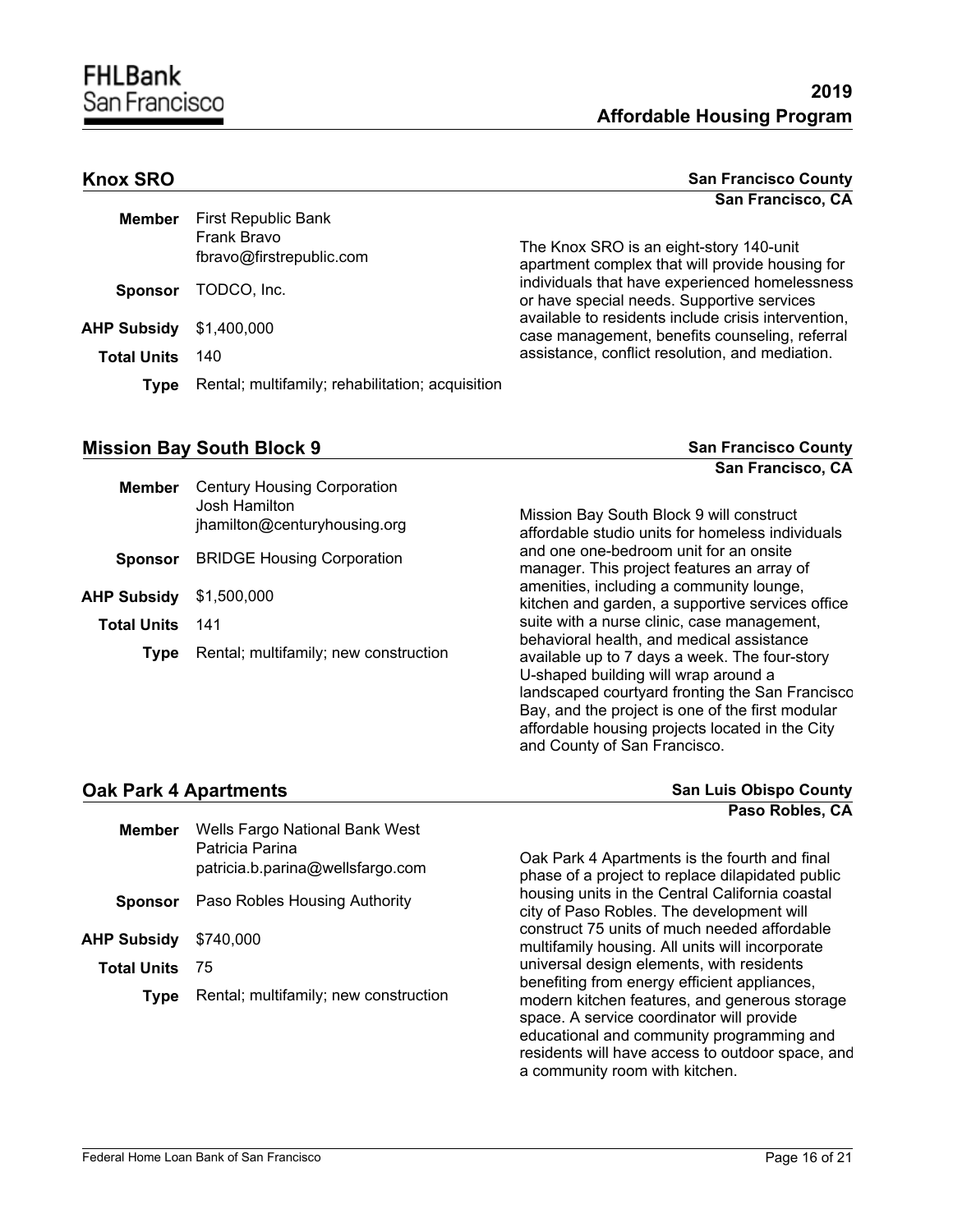| Member                       | Pacific Western Bank<br>Elsa Monte<br>emonte@pacificwesternbank.com |
|------------------------------|---------------------------------------------------------------------|
| <b>Sponsor</b>               | Peoples' Self-Help Housing Corporation                              |
| <b>AHP Subsidy</b> \$350,000 |                                                                     |
| <b>Total Units</b>           | 36.                                                                 |
| Type                         | Rental; multifamily; new construction;<br>acquisition               |

#### **Templeton Place II San Luis Obispo County San Luis Obispo County Templeton, CA**

Templeton Place II, the second phase of the sponsor's Templeton Place Apartments development, will construct affordable housing for low-income seniors and veterans. The project will include a community center shared by both phases, with a kitchen, exam room, and a multipurpose room. Solar panels and other green features will enable a GreenPoint Rated Gold certification.

residents of both projects.

| <b>Light Tree Apartments</b> | <b>San Mateo County</b>   |
|------------------------------|---------------------------|
|                              | <b>East Palo Alto, CA</b> |

| <b>Member</b>      | <b>Mechanics Bank</b><br>Freddie Lambright<br>fred_lambright@mechanicsbank.com | The Light Tree Apartments project will construct<br>128 units to provide housing for extremely low-                                                                                                                                                  |
|--------------------|--------------------------------------------------------------------------------|------------------------------------------------------------------------------------------------------------------------------------------------------------------------------------------------------------------------------------------------------|
| <b>Sponsor</b>     | Eden Housing, Inc.                                                             | and very low-income families, homeless<br>households, and adults with special needs.                                                                                                                                                                 |
| AHP Subsidy        | \$1,260,000                                                                    | Eden Housing Resident Services will work with<br>outside organizations to coordinate social                                                                                                                                                          |
| <b>Total Units</b> | 128                                                                            | services for residents and provide food, clothing,                                                                                                                                                                                                   |
| Type               | Rental; multifamily; new construction                                          | financial assistance, educational and vocational<br>training, and health and counseling services. A<br>community room, leasing office, and additional<br>residential amenities will be located within a<br>neighboring project and made available to |

#### **Bay Meadows Affordable San Mateo County San Mateo County**

|                    |                                       | San Mateo, CA                                                                                                                                                                                                         |
|--------------------|---------------------------------------|-----------------------------------------------------------------------------------------------------------------------------------------------------------------------------------------------------------------------|
| <b>Member</b>      | <b>Silicon Valley Bank</b>            |                                                                                                                                                                                                                       |
|                    | Fiona Hsu                             | Located in San Mateo, Bay Meadows Affordable                                                                                                                                                                          |
|                    | fhsu@svb.com                          | will transform a one-acre site into 68 one-, two-,                                                                                                                                                                    |
| <b>Sponsor</b>     | <b>BRIDGE Housing Corporation</b>     | and three-bedroom units for low- and very<br>low-income individuals and families, with 16                                                                                                                             |
| AHP Subsidy        | \$670,000                             | units set aside for homeless households. Onsite<br>amenities include a children's play area,                                                                                                                          |
| <b>Total Units</b> | 68                                    | community room, and laundry room. The project                                                                                                                                                                         |
| <b>Type</b>        | Rental; multifamily; new construction | is located within a transit oriented master plan<br>development that will have 1,066 residential<br>units, 15 acres of new public parks, and 3 acres<br>of open space with pedestrian corridors and a<br>town square. |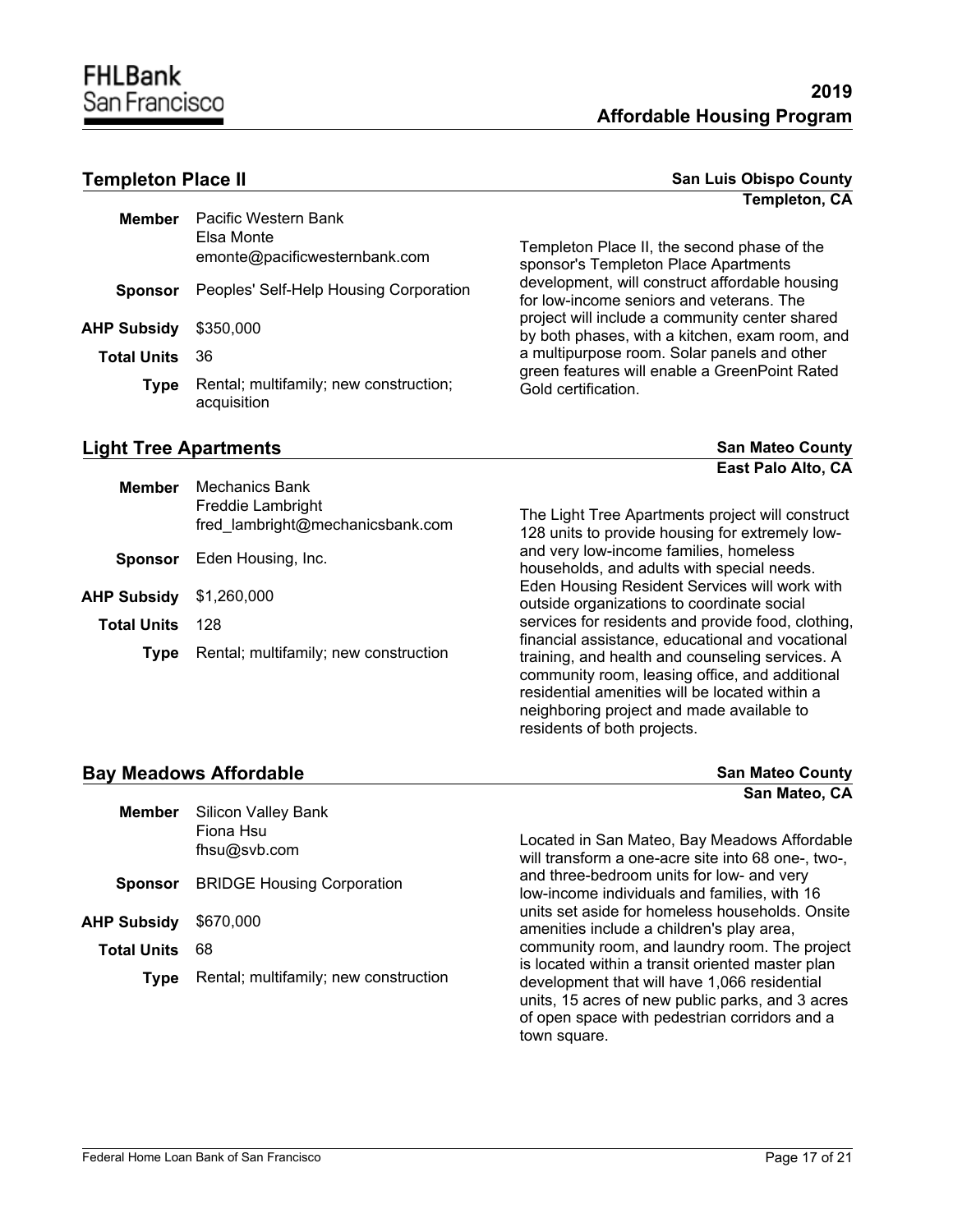equivalent to the GreenPoint Rated program.

#### **Villas on the Park**

| <b>Santa Clara County</b> |              |  |
|---------------------------|--------------|--|
|                           | San Jose, CA |  |

| <b>Member</b>         | <b>Century Housing Corporation</b><br>Josh Hamilton<br>jhamilton@centuryhousing.org | Villas on the Park is a new studio apartment<br>development built to offer permanent housing to                                                                                                                                        |
|-----------------------|-------------------------------------------------------------------------------------|----------------------------------------------------------------------------------------------------------------------------------------------------------------------------------------------------------------------------------------|
| <b>Sponsor</b>        | <b>PATH Ventures</b>                                                                | homeless individuals and low-income<br>households. Residents will have access to an                                                                                                                                                    |
| <b>AHP Subsidy</b>    | \$650,000                                                                           | onsite community services center that will<br>provide a variety of enhanced services along the                                                                                                                                         |
| <b>Total Units</b> 84 |                                                                                     | full continuum of care. Amenities include a                                                                                                                                                                                            |
| <b>Type</b>           | Rental; multifamily; new construction                                               | secured lobby, offices for staff and service<br>providers, community spaces, an outdoor deck<br>with garden, and a bicycle storage room. The<br>new building is designed to incorporate<br>environmentally sustainable design features |

### **1700 Santa Monica Solano County Solano County Solano County**

|                    |                                               | <b>Fairfield, CA</b>                                                                                                                                                            |
|--------------------|-----------------------------------------------|---------------------------------------------------------------------------------------------------------------------------------------------------------------------------------|
| <b>Member</b>      | <b>MUFG Union Bank, NA</b><br>Regina Marinaro |                                                                                                                                                                                 |
|                    | regina.marinaro@unionbank.com                 | 1700 Santa Monica is new construction of<br>affordable multifamily housing featuring a mix of                                                                                   |
| <b>Sponsor</b>     | MidPen Housing Corporation                    | studio, one-, two-, and three-bedroom units for<br>low-income families and individuals. Nearly half                                                                             |
| <b>AHP Subsidy</b> | \$710,000                                     | of the units are set aside for homeless and<br>special needs households. The project offers a                                                                                   |
| <b>Total Units</b> | -72                                           | campus like setting and will include a                                                                                                                                          |
| <b>Type</b>        | Rental; multifamily; new construction         | multipurpose community room with a large<br>kitchen for resident gatherings. Amenities<br>include onsite laundry facilities, a playground,<br>and multiple quiet sitting areas. |

#### **Mutual Housing at 5th Street <b>With Street** *Mutual Housing at 5th Street Yolo County*

|                    |                                                   | Davis, CA                                                                                    |
|--------------------|---------------------------------------------------|----------------------------------------------------------------------------------------------|
| <b>Member</b>      | Farmers & Merchants Bank of Central California    |                                                                                              |
|                    | <b>Claire Forsythe</b><br>cforsythe@fmbonline.com | Mutual Housing at 5th Street is the new<br>construction of a 38-unit affordable housing      |
| <b>Sponsor</b>     | Mutual Housing California                         | development serving extremely low- to<br>low-income households. The four-story building      |
| <b>AHP Subsidy</b> | \$370,000                                         | will offer one-, two-, and three-bedroom units.<br>Onsite amenities include a community room |
| <b>Total Units</b> | 38                                                | equipped with a kitchenette, outdoor courtyard,                                              |
| Type               | Rental; multifamily; new construction             | laundry room, tot lot, onsite parking, and bicycle<br>storage.                               |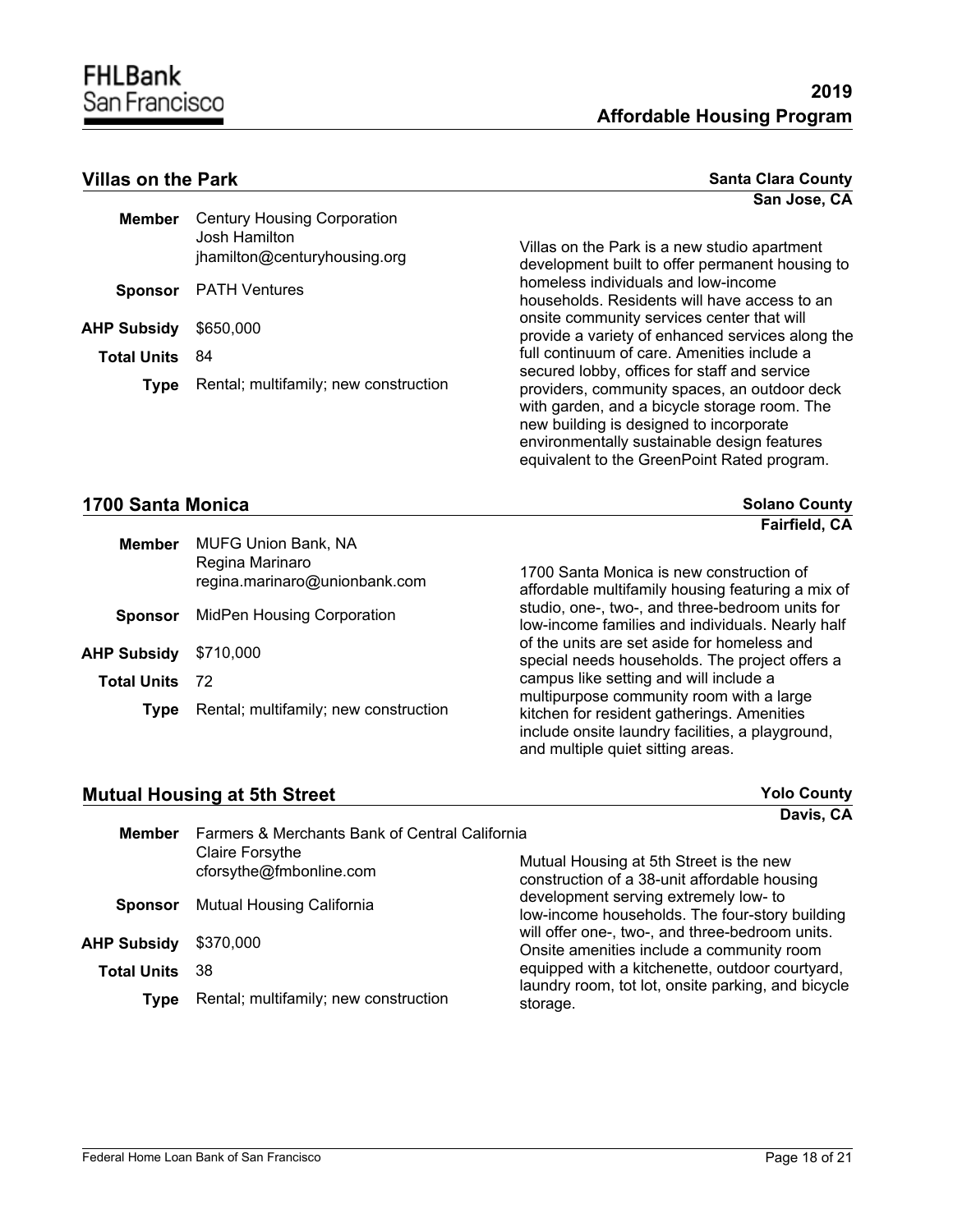### **1801 West Capitol Yolo County**

| Member             | <b>Tri Counties Bank</b><br>Guillermo Sandoval<br>quillermosandoval@tcbk.com |
|--------------------|------------------------------------------------------------------------------|
| Sponsor            | Mercy Housing California                                                     |
| AHP Subsidy        | \$850,000                                                                    |
| <b>Total Units</b> | 85                                                                           |
| <b>Type</b>        | Rental; multifamily; new construction;<br>acquisition                        |

# MARYLAND

#### **Marshall Gardens**

| <b>Baltimore City County</b> |  |
|------------------------------|--|
| <b>Baltimore, MD</b>         |  |

| <b>Member</b>      | Low Income Investment Fund<br>Kirsten Shaw                               |                                                                                                                                                                                                                                                                                                                                   |
|--------------------|--------------------------------------------------------------------------|-----------------------------------------------------------------------------------------------------------------------------------------------------------------------------------------------------------------------------------------------------------------------------------------------------------------------------------|
| kshaw@liifund.org  |                                                                          | Marshall Gardens is an 87-unit development<br>situated on three contiguous city blocks in<br>Central West Baltimore. The project will<br>construct new infill townhouses and apartments<br>and substantially rehabilitate five historic<br>rowhouses. This development is designed to<br>serve a mixed-income population and help |
| <b>Sponsor</b>     | The Community Builders, Inc.                                             |                                                                                                                                                                                                                                                                                                                                   |
| <b>AHP Subsidy</b> | \$870,000                                                                |                                                                                                                                                                                                                                                                                                                                   |
| <b>Total Units</b> | 87                                                                       |                                                                                                                                                                                                                                                                                                                                   |
| Type               | Rental; multifamily; new construction and<br>rehabilitation; acquisition | revitalize the surrounding neighborhood.                                                                                                                                                                                                                                                                                          |
| 11101110111        |                                                                          |                                                                                                                                                                                                                                                                                                                                   |

## MICHIGAN

**A Shelter from Their Storm <b>KALAMAZOO** County **Kalamazoo, MI**

| <b>Member</b>      | Raza Development Fund, Inc.<br>Catherine Kes<br>ckes@razafund.org | This project will preserve an existing structure<br>and construct a new building that together will |
|--------------------|-------------------------------------------------------------------|-----------------------------------------------------------------------------------------------------|
| <b>Sponsor</b>     | Kalamazoo Gospel Mission                                          | create 128 units of affordable supportive<br>housing for homeless individuals and families          |
| <b>AHP Subsidy</b> | \$1,500,000                                                       | and LGBT youth. Amenities include a<br>commercial kitchen and community dining room,                |
| <b>Total Units</b> | 128                                                               | a children's play area, and dedicated rooms that<br>will be used to provide resident services.      |
| Type               | Rental; multifamily; new construction and<br>rehabilitation       |                                                                                                     |

# **West Sacramento, CA**

This project will create 85 permanent supportive housing units to serve people who are homeless or have disabilities. The project will provide space for counseling, services offices, and community rooms for resident gatherings. Design and construction of the project will emphasize sustainability and energy efficiency.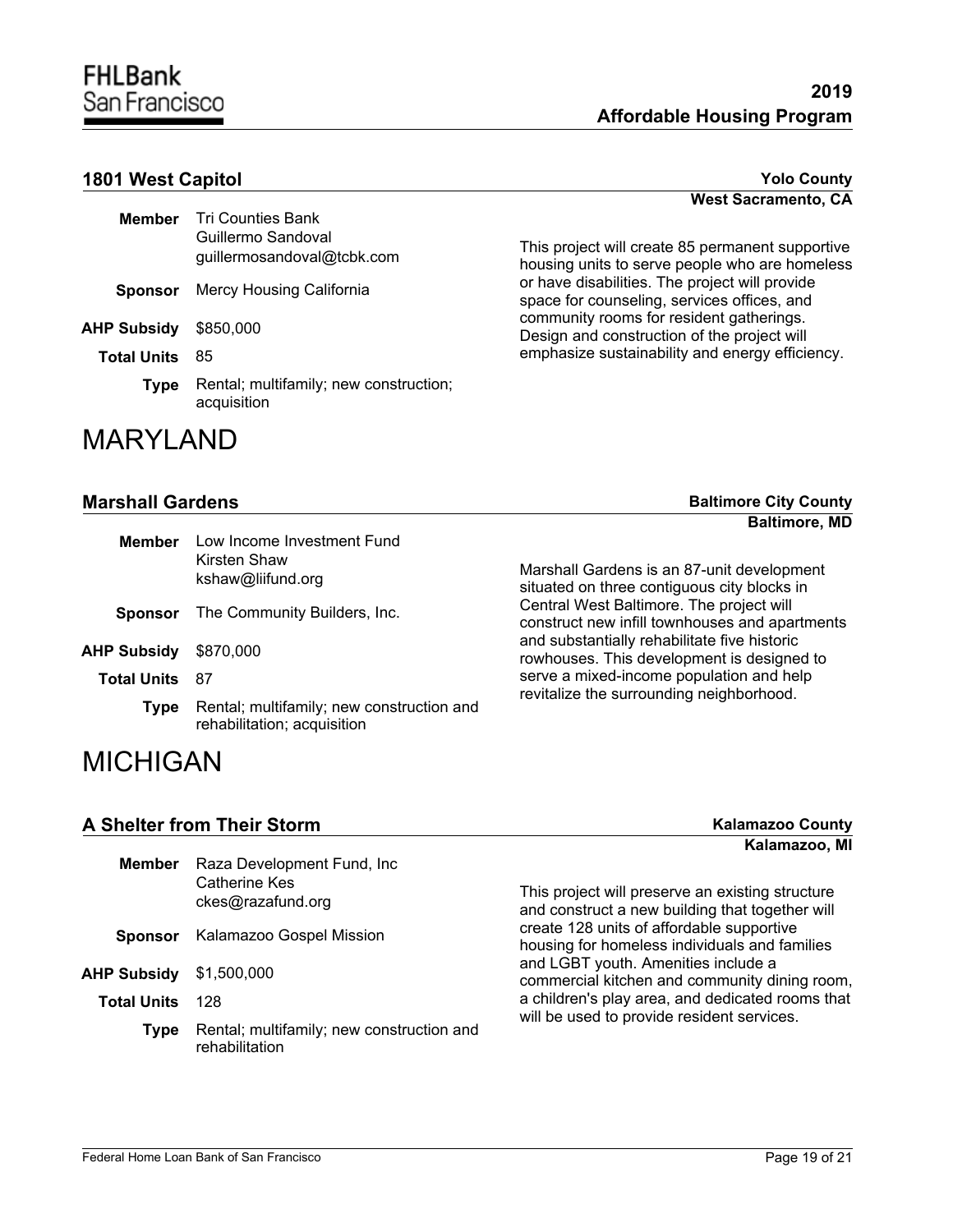# NEVADA

| <b>Archie Grant Park</b> |                                                  | <b>Clark County</b>                                                                                 |
|--------------------------|--------------------------------------------------|-----------------------------------------------------------------------------------------------------|
|                          |                                                  | Las Vegas, NV                                                                                       |
| <b>Member</b>            | Charles Schwab Bank                              |                                                                                                     |
|                          | Carly Perera<br>carly.perera@schwab.com          | The Southern Nevada Regional Housing<br>Authority will acquire and rehabilitate an existing         |
| <b>Sponsor</b>           | Southern Nevada Regional Housing Authority       | 125-unit public housing development for seniors<br>and people with disabilities. Approximately half |
| <b>AHP Subsidy</b>       | \$1,250,000                                      | of the units will undergo a full-gut rehabilitation<br>and modernization of plumbing, wiring, and   |
| <b>Total Units</b>       | 125                                              | appliances. Case management services will be                                                        |
| Type                     | Rental; multifamily; rehabilitation; acquisition | provided to all Archie Grant Park residents.                                                        |